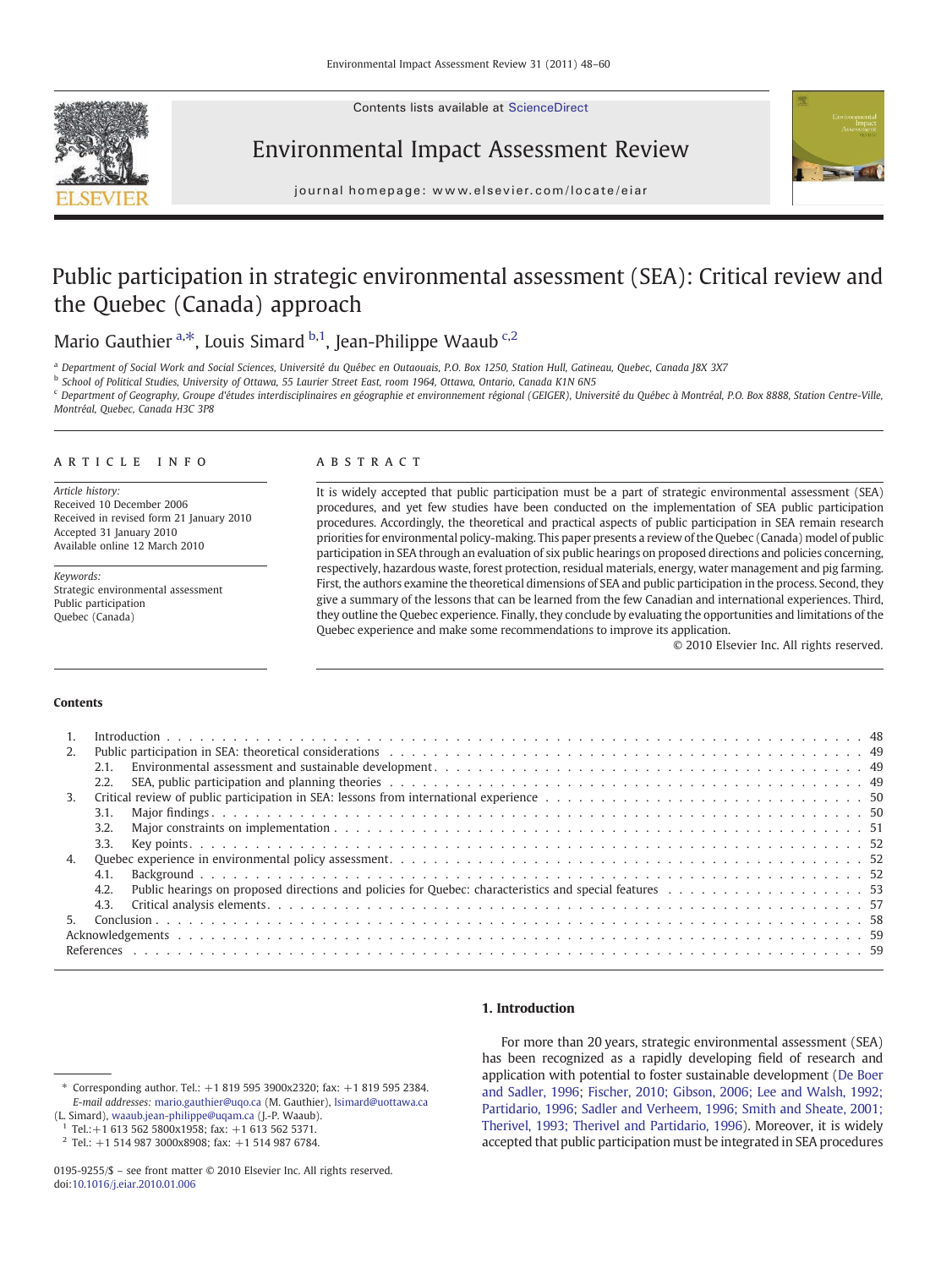because this allows information relevant to the decision-making process to be included and it increases the credibility of the selected programs, plans and policies (PPPs) [\(IAIA, 2002; Rauschmayer and Risse, 2005;](#page-11-0) [Runhaar and Driessen, 2007; Sadler, 1996; Sadler and Verheem, 1996;](#page-11-0) [Therivel and Partidario, 1996](#page-11-0)). It is recognized that public participation ensures a more open, democratic and transparent decision-making process in general, increases population representativeness, and makes it possible to identify conflicts and eventually resolve them. These assumptions are predicated on the role and scope of public participation in the traditional environmental assessment of specific projects. For several reasons, however, it may seem difficult a priori to transpose this experience of public participation from environmental assessment of projects to SEA procedures. The result is that theoretical and practical aspects of public participation in SEA are still research priorities for environmental policy-making [\(Sadler, 1996\)](#page-12-0) and continue to present challenges ([Lee, 2006\)](#page-11-0). "There are gaps and deficiencies in the literature documenting the practical implementation of SEA including the extent, means and timing of public participation" [\(Chaker et al. 2006](#page-11-0), p. 49).

First, we examine the theoretical dimensions of SEA and public participation in the SEA process in order to set our study in the context of sustainable development and planning theories. Second, we present a summary of the lessons that can be learned from the few Canadian and international experiences of public participation in SEA procedures. Third, we compare the Quebec experience with "international best practices" and its contribution to knowledge on SEA. We outline and analyze the Quebec experience by means of six case studies of public hearings on proposed directions and policies. We conclude by assessing the opportunities and limitations of the Quebec experience and make some recommendations to improve its application<sup>3</sup>.

#### 2. Public participation in SEA: theoretical considerations

### 2.1. Environmental assessment and sustainable development

Environmental assessment is a practice that develops in an evolving world [\(Sadler, 1996\)](#page-12-0). Accordingly, it was initially considered an additional constraint on production that generated extra costs. The emergence of sustainable development as a concept has completely changed views on this matter. Currently, it is recognized — but not yet fully assumed — that taking into account environmental factors is in fact one of the conditions of production. We are thus moving from a reactive stance, as conveyed by environmental impact assessment (where project design is a technical phase preceding environmental assessment), to a proactive stance, as conveyed through recent forms of SEA (where design incorporates environmental matters from the outset) ([Brown and Therivel, 2000; Lee, 2006\)](#page-11-0), even through recent contributions on sustainability assessment ([Smith and Sheate, 2001;](#page-12-0) [Pope et al., 2004; Gibson, 2006](#page-12-0)). [Simos \(1990\)](#page-12-0) has shown very clearly that the two approaches have different consequences for ways of conceptualizing public participation. In the first case, the technical approach relies on experts who possess scientific objectivity, and the political approach, being subjective by nature, is not really accepted. Here, participation is often limited to a consultation during which the project proponent must convince the public of the merits of the planning exercise. In the second case, the technical and political approaches work together and feed off each other. The experts' scientific approach establishes its legitimacy not because they are supposedly objective but because they convey the underlying values in simple terms and apply a straightforward method. Experts are seen as members of a group of stakeholders searching for solutions.

[Brown and Therivel \(2000, p. 184\)](#page-11-0) provide a conceptual definition of SEA, highlighting the importance of taking environmental considerations into account as early as possible in the decision-making process, i.e. when PPPs are developed and formulated:

…a process directed at providing the proponent (during policy formulation) and the decision-maker (at the point of policy approval) with a holistic understanding of the environmental and social implications of the policy proposal, expanding the focus well beyond the issues that were the original driving force for the new policy.

Environmental assessment involves the determination of environmental impacts and it has two essential components: the evaluation of impacts on the environment (or impact study) and the formulation of public participation strategies [\(Gariépy, 1991\)](#page-11-0). This form of public participation can be defined as public engagement in the decisionmaking process [\(Roberts, 1995\)](#page-12-0). "Public participation" is a generic term covering several mechanisms and practices that are different in mode, degree of formality, and timing in the decision-making process. It ranges from the provision of information and consultation to consensus-building, mediation and negotiation.

[Canter \(1996, p. 587\)](#page-11-0) proposes a comprehensive definition in the context of environmental assessment:

"Public participation" can be defined as a continuous, two-way communication process which involves promoting full public understanding of the processes and mechanisms through which environmental problems and needs are investigated and solved by the responsible agency; keeping the public fully informed about the status and progress of studies and implications of project, plan, program and policy formulation and evaluation activities; and actively soliciting from all concerned citizens their opinions and perceptions of objectives and needs and their preferences regarding resource use and alternatives development or management strategies and any other information and assistance relative to the decision.

#### 2.2. SEA, public participation and planning theories

Strategic environmental assessment, as a planning approach, is designed to be a process fostering sustainable development and wellness of individuals and communities. In that sense, as [Gariépy](#page-11-0) [\(1991\)](#page-11-0) has pointed out, it is in line with the conventional rational comprehensive planning of the 1950s and 1960s [\(Alexander, 1986](#page-11-0)) and with the view of planning as a decision-making support tool helping communities to make meaningful choices in light of predetermined objectives. From this perspective, SEA strengthens individual freedom by increasing the number of options available to stakeholders and helping them to make an enlightened decision. SEA is based on a comprehensive overview of the situation and provides tools for reaching specific goals; it refers to structural transformations and to collective choices based on scientific knowledge reflecting a positivist, deterministic and linear logic. Communication takes place only between the expert and the decision-maker; no outside communication is deemed useful.

However, according to several authors, environmental assessment is entering a postclassical rational planning phase [\(Fisher, 2003;](#page-11-0) [Lawrence, 2000\)](#page-11-0) and is now strongly influenced by the interactive planning stream. Interactive (joint or communication-centred) planning relies on interactive dynamics involving dialogue, sharing opinions and arguments and emphasis on a holistic, constructivist approach focused on merging knowledge and action (reflective thinking in action) ([Fischer and Forester, 1993](#page-11-0); [Forester, 1989;](#page-11-0) [Forester, 1999; Healey, 1997\)](#page-11-0). It refers to structural transformations and to collective choices based on integrative negotiation of issues with innovation in mind (confrontation being perceived as revealing differences from which imaginative solutions emerge). Vincente and

<sup>&</sup>lt;sup>3</sup> For the first study of this research program, see [Gauthier et al. \(1999\)](#page-11-0). Partidario state: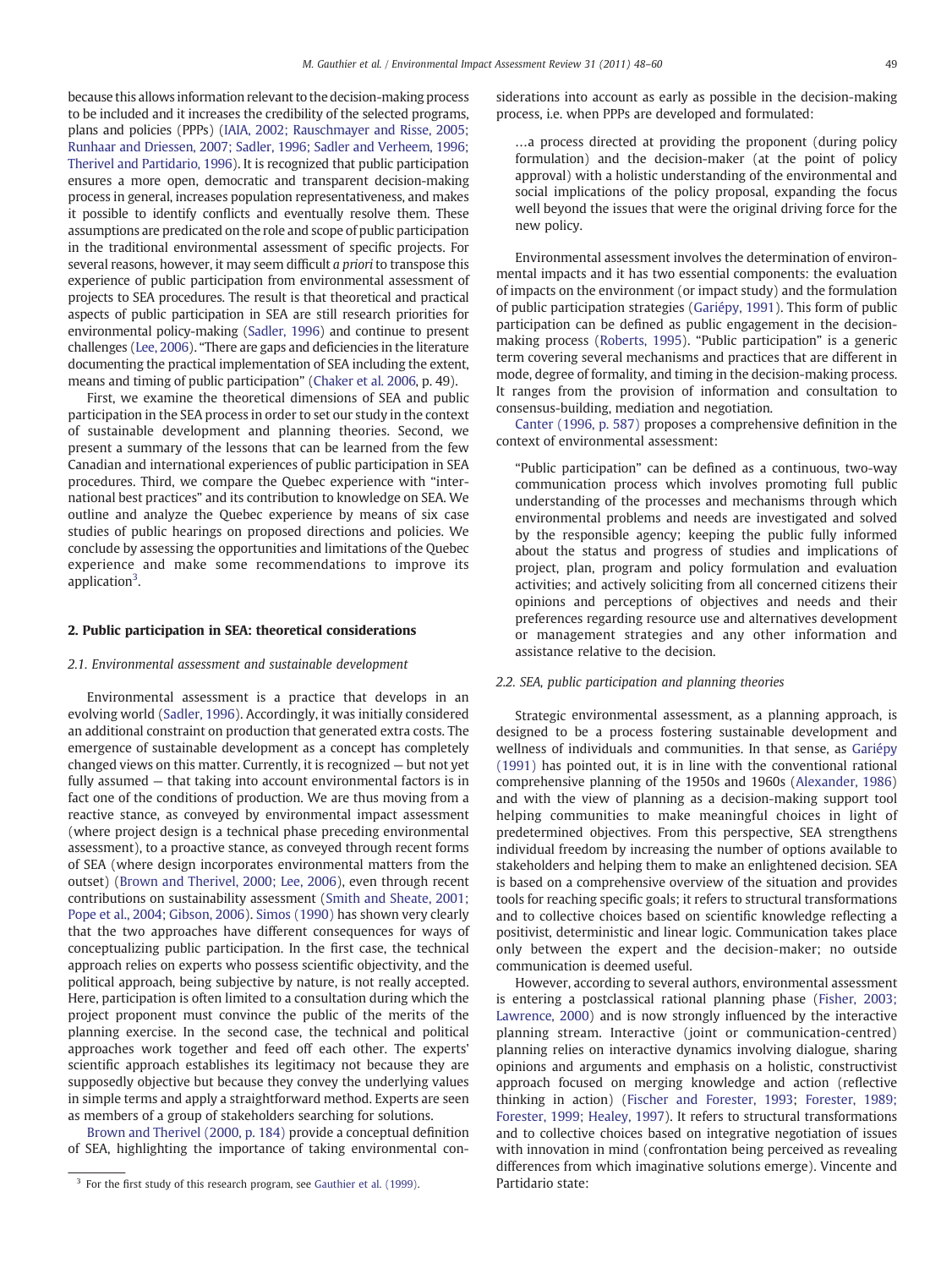It is time to link technical approaches to socio-political debates, increasingly prominent in the multiple negotiations that are at the core of decision-making processes (…) It has long been argued that SEA must be shaped by the needs of decision-making to enhance its role in improving the environmental quality of decisions. Investing on the communicational aspects in the linkage of SEA with strategic decision-making is critical and can be seen as a key condition for the achievement of this role, so that SEA can be accepted as relevant because of the added value it brings to decision-making. In other words, communication should aim at creating conditions for an intuitive integration of environmental values with decision values. [\(Vicente and Partidario, 2006](#page-12-0), p. 703–704).

With respect to SEA, authors generally agree to divide approaches into two broad categories ([Partidario, 1996; Sadler, 1996; Pope et al.,](#page-11-0) [2004](#page-11-0)). The first category, which corresponds to the standard model, extends practical knowledge of environmental impact assessment (EIA) of projects to the evaluation of PPPs by applying not only its principles but also the legal procedures and requirements applicable to each step. The second category reflects a policy planning and evaluation perspective in which environmental assessment principles are integrated in the formulation of PPPs through the identification of development needs, issues and options and their assessment against sustainable development criteria. Under this integrated environmental management model, SEA is part and parcel of a global process of PPP development.

Under the classical rational planning model ([Alexander, 1986](#page-11-0)), public participation comes into play in the later stages of the planning process, after the environmental impact assessment. Public participation essentially performs a validation function, opening up the decision-making process to the public and at the same time serving to verify social acceptability and negotiate mitigation or compensatory measures. In this context, the environmental assessment process allows only for the establishment of public eligibility requirements for proposed initiatives by determining the means by which the projects will be made to fit in with the environment, such as mitigation or compensatory measures.

However, this model has encountered not only the limitations of scientific knowledge but also the difficulty of taking into account the complexity of human systems. Moreover, the process ends up being time-consuming and costly, producing major disparities between initial intentions and the end result (implementation gaps). This model has also been shown to be unsuitable for finding common ground between multiple, diverging and even conflicting interests and for taking into account the multiple interests involved in the environmental decision-making process.

After more than 30 years of environmental assessment and related experiences, it became evident that we needed to adopt an integrated and negotiated environmental management model based on an open process for all stakeholders, an appreciation of issues, flexibility and adaptability ([Lang, 1986; Sadler, 1986; Taylor et al., 1995](#page-11-0)). This model, which is focused on participation and cooperation of all stakeholders, is more closely aligned with the current interactive or communicational planning approach. [Margerum \(1999, p. 151\)](#page-11-0) refers to integrated management of the environment in action in these terms: "A diverse group of stakeholders comes together, shares information and perspectives, fosters mutual understanding, and develops a collaborative approach to managing an environmental system." Ever-greater emphasis is placed on introducing flexible procedures and keeping all options open. This allows for ongoing modifications based on learning processes [\(Bina, 2007; Simard et al., 2006; Sinclair and Diduck, 2001](#page-11-0)) and development of various forms of knowledge (e.g. vernacular). Public participation facilitates the analysis of all the options, including "nonaction" and the best option from a strictly environmental point of view, which is the one usually articulated by environmental protection groups. In short, this approach focuses on issues of collective action, i.e., on relationships between the stakeholders (local elected representatives, planners, experts, interest groups, citizens, etc.) with a view to resolving problems based on intersubjective understanding (role of representations) as a basis for action.

Under the emerging integrated model, public participation takes place continuously during the planning process in order to facilitate sustainable development. In anticipation of this emergence, the environmental assessment process is seen as a prime tool for local communities to take ownership of their own development and to manage their future. It is also seen as a powerful tool for tiering political, spatial and temporal issues relevant to different levels.

### 3. Critical review of public participation in SEA: lessons from international experience

A literature review focusing on the importance of public participation in SEA in Canada and in some of the countries with the most experience in the field $4$  has yielded major findings and some original guidelines on the subject and enabled us to determine the main constraints on the development of public participation in SEA. Moreover, the characteristics identified will shed light on the Quebec model and help us gain a better understanding of it.

#### 3.1. Major findings

After close to twenty years of existence in the countries under study, SEA has evolved from a fairly restricted practice before 2000 into a more widespread one over the last few years. SEA theory and practice has gained in popularity ([Brown and Therivel, 2000; Chaker](#page-11-0) [et al., 2006](#page-11-0)). At the same time, application of SEA is becoming increasingly widespread. Even when SEA is a statutory requirement, as is the case with the United States, Eastern Australia and Canada, the preliminary screening phase to determine the need for SEA relies on a  $discretionary mechanism - that is, it is subject to individual case$ studies. Decisions reached generally depend on a significant or major impact of a PPP rather than on lists of inclusions or exclusions.

In general, SEA is practised more frequently when related to plans and programs, as in the case of European Commission countries governed by the European Directive on SEA ([Risse et al., 2003](#page-12-0)) than when related to policies and laws, because the scope of the assessment is more closely connected to traditional, projected-oriented practices. Whenever public participation takes place at the strategic level, even if it is unofficial, it starts right from the evaluation or scoping phase of the impact study and from external examination through public hearings.

The practice of SEA in the United States, Western Australia, New Zealand and the Netherlands shows a broad range of examples of public participation in the development of plans and programs that can foster citizens' involvement in setting objectives and conducting a comparative evaluation of options. In that context, a recent study suggests that two factors contribute to SEA success: (1) flexible SEA that fits into the decision-making framework; and (2) stakeholder participation [\(Run](#page-12-0)[haar and Driessen, 2007](#page-12-0)). According to some authors, public participation in SEA presents several benefits when it is carried out upstream in the process, including early identification of possible problems and thus avoidance of delays due to public opposition [\(Fisher, 1999; Sheate,](#page-11-0) [1994\)](#page-11-0). Other possible benefits according to [Brown and Therivel \(2000\)](#page-11-0) [and Rauschmayer and Risse \(2005\)](#page-11-0) are: increasing transparency in decision-making; enabling third parties to review the analysis and conclusions of the public representatives; proposing alternatives and mitigating measures; requesting explanations on environmental impacts; helping to avoid controversy, confrontation and delays in the decision-making process due to public opposition; fostering expertise

<sup>&</sup>lt;sup>4</sup> The literature review is based mainly on an analysis of studies focusing on the United States, Eastern Australia, New Zealand, the Netherlands and European Commission experiences that seem to involve the countries or political institutions that are the most advanced on the issue.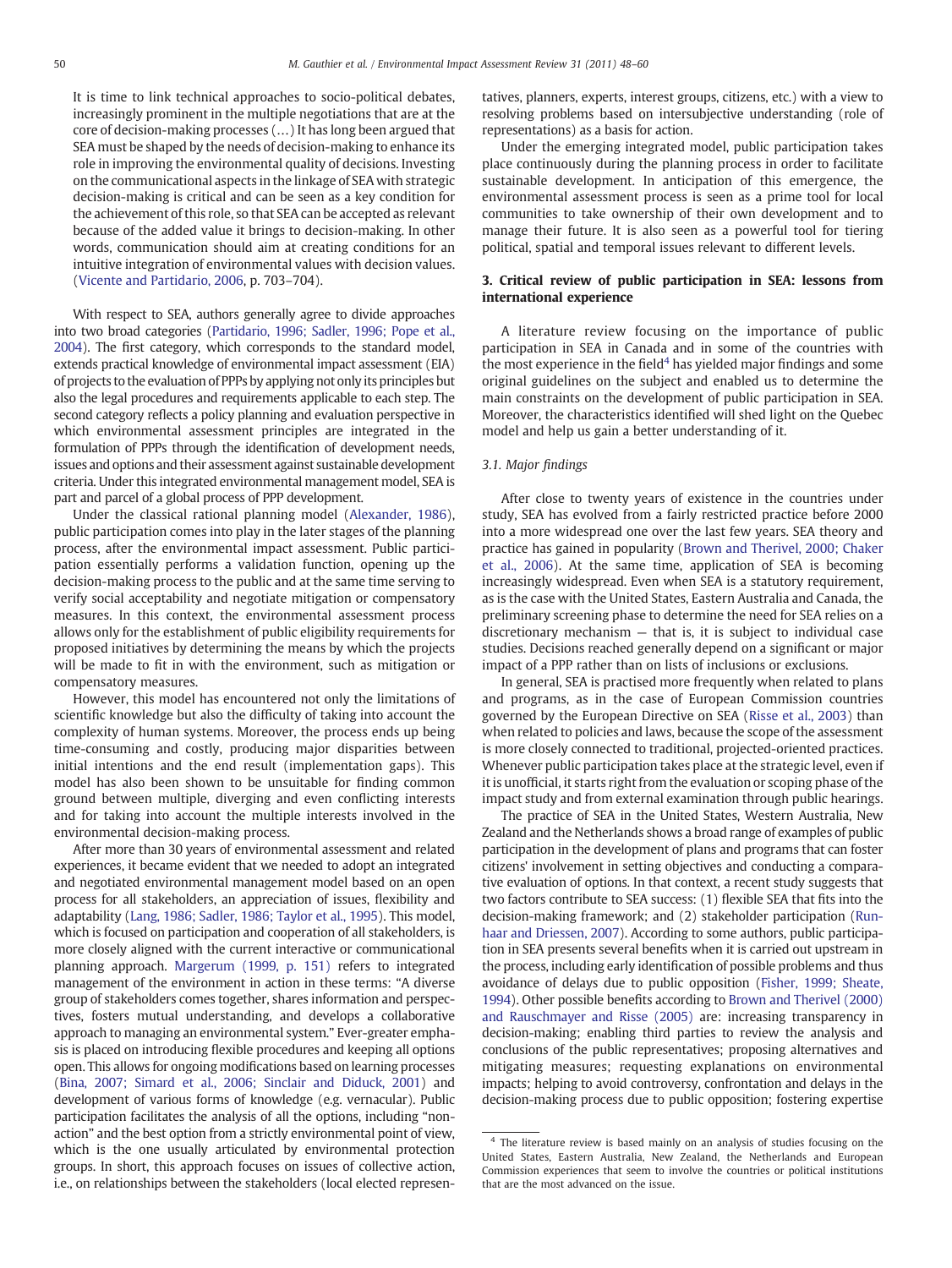sharing; reinforcing adherence to PPPs before they are adopted; and ensuring better application.

However, ensuring public participation in SEA is often limited to informing the public or consulting a few concerned groups. Contrary to the practice in Quebec, public participation often takes the form of a selective consultation of invited interest groups, local community representatives and other groups directly concerned by government PPPs ([Sadler and Verheem, 1996](#page-12-0)). Moreover, little effort is made to extend public participation to all phases of the decision-making process.

Lastly, the variety of PPP development processes in governing bodies complicates the task of implementing an SEA procedure that can serve as a model throughout the organization concerned. The literature shows that research tends to focus on the creation of PPPs, SEA typologies and customized approaches ([Therivel, 1998](#page-12-0)). It also shows that civil servants fiercely resist implementation of a uniform, mandatory framework for the conduct of SEA. Accordingly, there is often a preference for the voluntary nature and flexibility of SEA [\(Devuyst et al., 2000\)](#page-11-0). In most administrations, the prevailing context in recent years has been partly reflected in cutbacks in human and financial resources, and government officials often refer to the additional workload generated by an SEA as a major constraint.

In Canada, the Commissioner of the Environment and Sustainable Development (CESD) from the Office of the Auditor General of Canada on the implementation of the SEA drew the following conclusion in her 2004 report:

Overall, our audit found a low level of commitment in departments and agencies toward conducting strategic environmental assessments, despite the Cabinet Directive on the Environmental Assessment of Policy, Plan and Program Proposals, which was first issued 14 years ago. The results of our audit, taken together, suggest that most departments have not made serious efforts to apply the directive. In fact strategic environmental assessment is far from meeting its promise in guiding policy, plan, and program development. (…) We found insufficient commitment by senior management in some departments, which impedes the development of necessary management systems to implement the directive. (…) No department or agency in particular has been tasked with the responsibility and authority for the overall monitoring of compliance with the Cabinet directive. Nor has a department or agency been tasked with the responsibility and authority for quality assessment and continuous improvement of the assessment process [\(Canada, 2004](#page-11-0), p. 1 and 28).

Few SEAs were conducted by the 12 departments and agencies included in this audit even for the three departments that the CESD evaluated in detail in the years examined (2000, 2001, and 2002) and "few of the assessments reported on the need for, or the results of, the consultations relevant to the strategic environmental assessment" [\(Canada, 2004](#page-11-0), p. 15). The Commissioner made the following recommendation:

Deputy heads, of all departments and agencies included in this audit, should ensure that their organization is fully implementing the Cabinet Directive… on the Environmental Assessment of Policy, Plan and Program Proposals. They should ensure that their organization has a management system in place for the proper application of the directive. This system should include the following steps: (…) establish quality control, consultation, communication, follow-up, and evaluation procedures ([Canada, 2004](#page-11-0), p. 17–18).

Since January 2004, the 1999 Cabinet<sup>5</sup> Directive on SEA of PPPs includes a requirement for a public statement of environmental effects. For the Government of Canada, "(…) this will assure stakeholders and the public that environmental factors have been appropriately considered when decisions are made."<sup>6</sup>

In the most recent audit (2008), the Commissioner of the Environment and Sustainable Development states that progress since 2004 has been unsatisfactory:

"Most of the departments we examined are not preparing public statements of their detailed environmental assessments, as required by the Cabinet directive. When public statements are released, they are generally difficult to locate and often do not contain sufficient information to assure stakeholders and the public that environmental factors have been integrated into the decision-making process — the stated objective of the requirement" [\(Canada, 2008](#page-11-0), p. 2).

A recent research project on SEA practices involved comparing 10 Canadian cases, and the researcher's conclusion is similar to that of the Commissioner:

"Most cases provided an opportunity for some level of public involvement and public review of the completed assessment document; however only one case, the Capital Regional District's RGS, clearly demonstrated an opportunity for formal appeal of the process or decision output. In those cases were separate, public review panels were established [sic] for the assessment, they were either not involved in the development of the terms of reference or establishing the scope of the assessment (AECL), or served only an advisory role (British Columbia Salmon Aquaculture Review)" [\(Noble 2009](#page-11-0), p. 73).

#### 3.2. Major constraints on implementation

Numerous constraints or threats can be added to the list of explanations for the difficulties encountered in implementing public participation in SEA [\(Risse et al., 2003; Chaker et al., 2006](#page-12-0)). As already pointed out by [Therivel and Partidario \(1996\) and Rauschmayer and](#page-12-0) [Risse \(2005\)](#page-12-0), the first set of difficulties concerns the confidentiality and the complexity of the PPP planning process, constraints that are often invoked to justify the lack of, or insufficient openness to, public participation.

For reasons of confidentiality and complexity, few SEAs have involved a concerted effort to seek and respond to public opinion. The PPP may be considered too sensitive for public debate prior to approval, or consulting the public on a nation-wide or region-wide issue may simply be too complex an undertaking. Often the general public does not comment on strategic decisions, even in cases where its input is actively sought. Instead, the public is often represented by pressure groups and elected representatives. A related difficulty is that of targeting the affected groups because of the very broad span of the PPP evaluation in terms of regions, jurisdictions and activities.

In short, even in the most democratic systems, opening up the SEA process to public participation faces many constraints ([Partidario,](#page-11-0) [1996\)](#page-11-0). The government officials responsible for designing the process are not always able to make the information available to the public and to create the appropriate climate for discussion and public participation, because some aspects are under the control of relatively closed, external decision-making authorities. Interest groups somehow manage to influence the information and consultation flow process and to restore some balance but, as Partidario explains, the constraints are still significant:

<sup>5</sup> The executive of government.

<sup>6</sup> "Departments and agencies shall prepare a public statement of environmental effects when a detailed assessment of environmental effects has been conducted through a strategic environmental assessment." [http://www.oag-bvg.gc.ca/domino/](http://www.oag-bvg.gc.ca/domino/reports.nsf/html/c20041004se01.html) [reports.nsf/html/c20041004se01.html](http://www.oag-bvg.gc.ca/domino/reports.nsf/html/c20041004se01.html).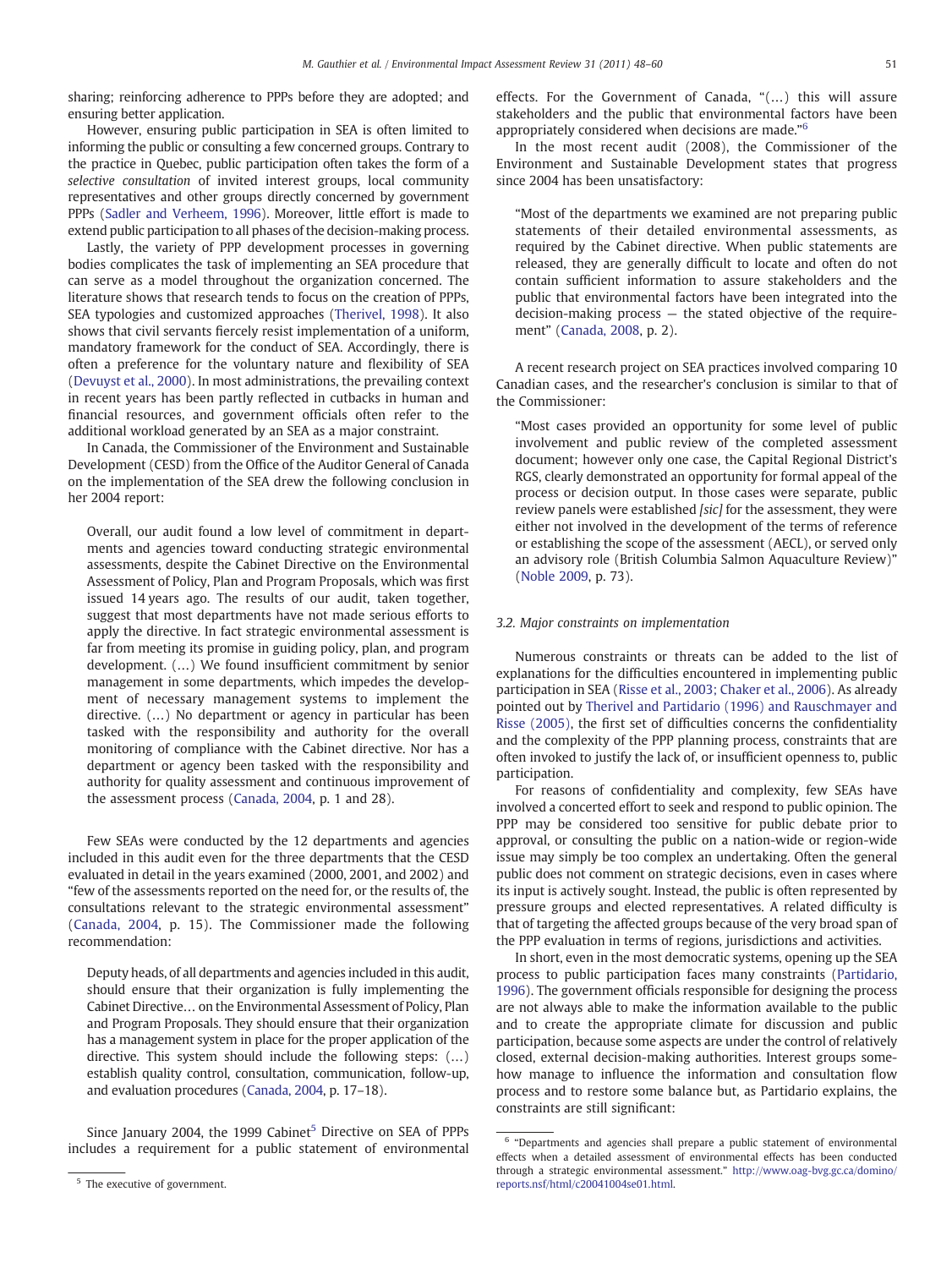However, a certain degree of influence by interest groups through critical analysis and political pressure is necessary to ensure collective responsibility in the development and adoption of policies that aim to be environmentally sound and sustainable. Questions of confidentiality and constitutionality may also arise, determining severe constraints to an open and accountable assessment and decision-making process. This raises quite complicated constraints to effective SEA, sometimes even in more open political systems ([Partidario, 1996](#page-11-0), p. 37–38).

In short, for political or commercial reasons, the production or disclosure of data needed for Public participation in SEA can face opposition from a variety of private and public stakeholders. In fact, despite the recognition and relevance of public participation in the decision-making process, most planners and administrators see it as being problematic. They often think that participation decreases the efficiency of the decision-making process because it lengthens performance timelines, adds costs and imposes constraints on the planning process. According to a study conducted in Belgium, government officials are the stakeholders who are the least in favour of public participation in SEA [\(Devuyst et al., 2000\)](#page-11-0). On the other hand, some authors claim that public participation upstream in the decision-making process prevents blockages that produce much longer delays ([Fisher,](#page-11-0) [1999; Sheate, 1994\)](#page-11-0). Thus public participation is often seen as a supplement to the conventional planning approach and as a means of validating it, rather than as an integral component of the administrative planning process. Generally, rational planning and public participation have often been perceived as being at opposite extremes.

Other major constraints on the implementation of public participation in SEA found in the literature include the following:

- civil servants' lack of awareness and training ([Canada, 1998; Bass,](#page-11-0) [1990; Devuyst et al., 2000\)](#page-11-0);
- the lack of expertise within the general public on PPP issues when PPPs are proposed well upstream in the development process ([McCarthy, 1996\)](#page-11-0);
- the lack of public interest in the rather abstract character of PPPs when proposed well upstream in the process ([Verheem, 1992;](#page-12-0) [Sippe, 1996\)](#page-12-0);
- the fact that SEA does not exclude EA of projects and does not foster strong participation by various public groups with limited capacity to invest time and resources;
- the absence of impact statements for the evaluation of PPP proposals and comparison of options — these statements could serve as reference documents to better prepare the general public for participation in SEA.

#### 3.3. Key points

In addition to the difficulties of implementing public participation in SEA, we have identified several original proposals or specific "innovations" in the literature that foster public participation or mesh with the principle of transparency in general and with the openness of the decision-making process and SEA in particular. Here are the main points:

- Particular incentive measures for specific categories of the population (Western Australia: [Sadler, 1996\)](#page-12-0).
- Existence of legal grounds for or specific rights to public participation: appeal procedures at various stages of the decision-making process, right of access to information and participation (Western Australia: [Sadler, 1996\)](#page-12-0), and appeal to the Environment Court (New Zealand: [Dixon and Fookes, 1995](#page-11-0)).
- Creation of independent expert commissions that facilitate exchanges and production of information through their questions and opinions (Netherlands: [Verheem, 1998\)](#page-12-0).
- Existence of a financial aid program to support stakeholders during public participation, as is the case under Canadian legislation on environmental impact assessment (for project only).

The study of international cases shows that there is still only limited public participation in SEA. From a theoretical point of view, it is strongly encouraged for both the practitioner in the field and for the university researcher [\(Hedo and Bina, 1999\)](#page-11-0), but the literature shows that, even though it occasionally takes on interesting, innovative forms, public participation faces several major constraints, is conducted in a piecemeal fashion, and too often occurs downstream in the decision-making process.

The implementation of SEA and public participation is thus a victim of the times. In the context of widespread environmental deregulation in Western countries, reflecting an increasingly "fuzzy" formulation of the legal framework [\(Horton and Memon, 1997](#page-11-0); [OECD, 1997\)](#page-11-0) where governments vacillate between "must" and "can" and where responsibility and accountability of processes are lost because of poor governance, SEA and public participation end up being swept away by misinterpretations of the relevance and intensity of the actual application of SEA and public participation, and by the establishment of ad hoc, forced relationships between SEA and public participation requirements.

#### 4. Quebec experience in environmental policy assessment

#### 4.1. Background

In 1978 Quebec modified its Environment Quality Act (L.R.Q., c. Q-2), which led to the establishment of the Procédure d'évaluation et d'examen des impacts sur l'environnement (PÉEIE), or Environmental impact assessment and review procedure, under the responsibility of the Ministère de l'Environnement (MENV-Department of the Environment)<sup>7</sup> and to the creation of the Bureau d'audiences publiques sur l'environnement<sup>8</sup> (BAPE), or Public hearings office, which was given responsibility for managing the public participation part of the procedure.<sup>9</sup>

Contrary to the situation in a number of industrialized countries, the scope of the environmental assessment process in Quebec is still restricted to the review of large-scale development projects such as power plants or lines, highways and major industrial projects. Accordingly, the Quebec Environmental impact assessment and review procedure does not include specific provisions for strategic environmental assessment. However, the Environment Quality Act and the

<sup>•</sup> Participation mechanisms during the examination or scoping phase: public meetings, thematic workshops, selective consultation, public hearings (in the United States: [Berdoulay and Soubeyran, 1996,](#page-11-0) [Webb and Sigal, 1992](#page-11-0) and 1996; in New Zealand: [Partidario, 1996](#page-11-0)).

<sup>•</sup> Obligation for the responsible authority to hold a public consultation and to produce a summary of comments and questions from the public (United States: [Webb and Sigal, 1996;](#page-12-0) Western Australia: [Sadler, 1996\)](#page-12-0) that can be validated after the fact by the people concerned (New Zealand: [Partidario, 1996](#page-11-0)).

 $^7\,$  The official title of this department has changed several times over the years. In the interest of consistency and clarity, we have used "Department of the Environment" throughout the article.

<sup>8</sup> "The Bureau d'audiences publiques sur l'environnement is an independent agency that reports to the Minister of Environment and Parks. Its mission is to enlighten government decision-making in a sustainable development perspective, which encompasses the biophysical, social and economic aspects. To carry out this basic mission, the BAPE provides information, makes inquiry and consults the public on projects or questions related to the quality of the environment submitted to the BAPE by the Minister. The BAPE then prepares inquiry reports on these files. A government agency entrusted with an advisor role, the BAPE has no decision-making power". <bape.gouv.qc.ca/sections/bape/organisme/eng\_organization\_ind.htm>.

 $9$  For a history of the institution and various experiences, see [Gariépy et al. \(1986\),](#page-11-0) [Gariépy \(1991\), Simard et al. \(2006\), Gauthier and Simard \(2007\)](#page-11-0).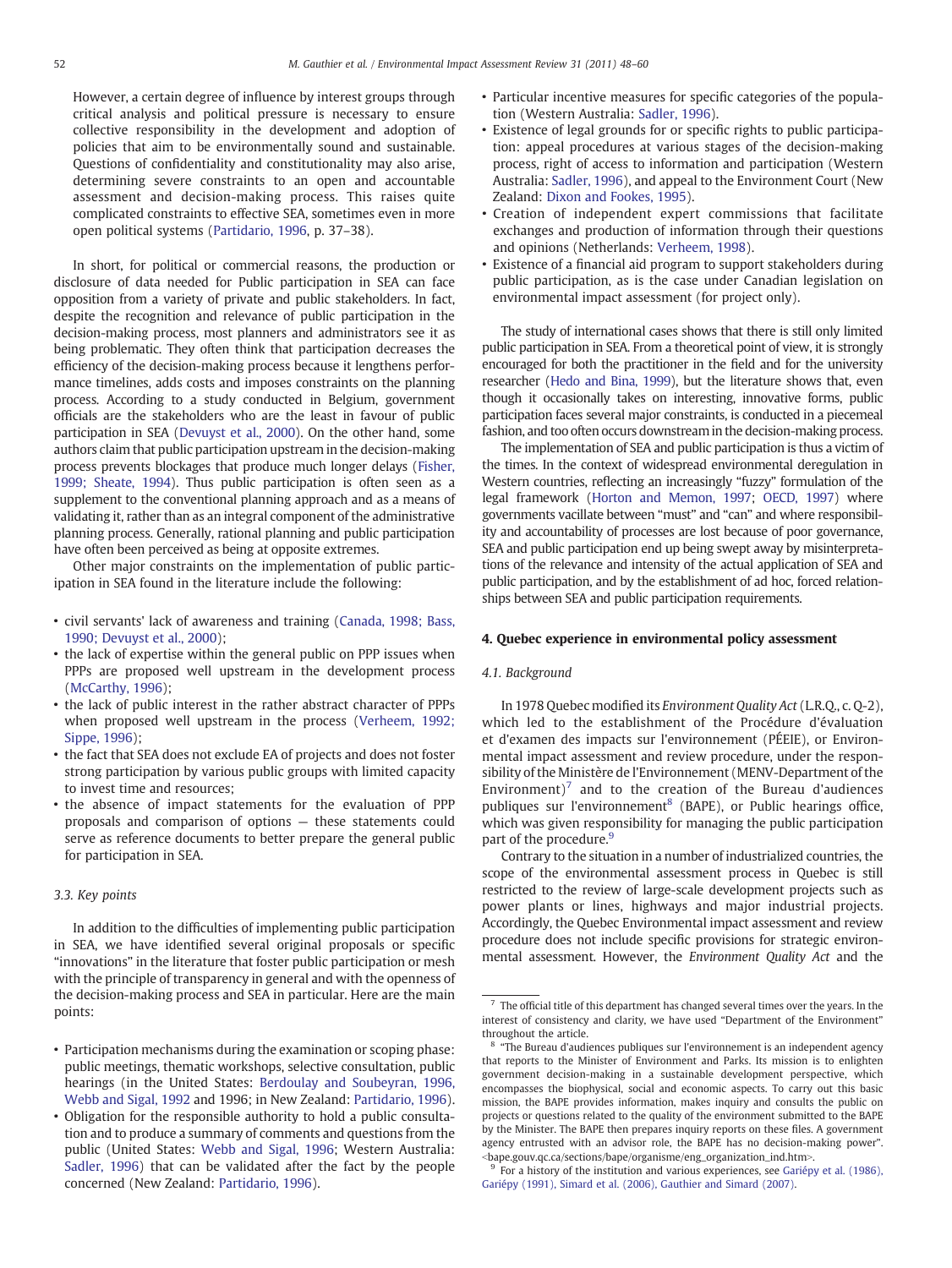Regulation respecting environmental impact assessment and review explicitly provide for consideration of two types of programs that are subject to the same assessment procedure as projects are: (1) dredging, digging, filling, straightening-out or filling-up programs for watercourses, and (2) pesticide-spraying programs for non-agricultural purposes. A total of 10 programs have been referred to the BAPE. Its investigations and public hearings are general-purpose and serve to establish general rules and principles for particular categories of projects.

In 1988, however, a committee<sup>10</sup> tasked by the Quebec Minister of the Environment with re-examining the Environmental impact assessment and review procedure recommended making environmental assessment a more widespread practice by considering especially the strategic planning and decision-making steps, incorporating the various measures to better inform the public, and increasing its opportunities for taking action [\(Québec, 1988](#page-11-0)). Referring to a study published by the BAPE ([Gariépy et al., 1986\)](#page-11-0), the committee expressed its regret that, unlike several other environmental assessment procedures, including the Canadian and American ones, the Quebec procedure did not provide for public consultation as part of the strategic step of reviewing the scope of an EIA. The committee therefore recommended the establishment of a mechanism to promote public involvement from the moment work on the ministerial order for an EIA began.

A second review of the environmental assessment procedure was conducted in 1992 by a parliamentary committee called the Commission parlementaire de l'aménagement et des équipements de l'Assemblée nationale (Québec, 1992). At the time, environmental groups criticized the government's slowness in involving citizens in the process, the lack of access to information, and the fact that policies, plans and programs were not examined under the procedure. Project proponents asked for relief from regulations, for a faster and more predictable procedure, for business confidentiality and, above all for debate to be limited to the proposal itself rather than to government programs and policies.

In December 1992, following these reports on procedure review, the Quebec government tabled a bill amending the Environment Quality Act.<sup>11</sup> The main thrust of the bill was to integrate environmental assessment of policies and programs in the procedure. However, the bill was not enacted and was never enforced, mainly because of irreconcilable points of view on SEA. But in June of 1995, the Quebec Department of the Environment issued a new proposal for reforming environmental assessment, triggering the concept of SEA [\(Québec, 1995a\)](#page-11-0). In December 1997, the Comité interministériel sur le développement durable (CIDD), or Interdepartmental committee on economic development, operating within the Department of the Environment, which is responsible for coordinating government action on sustainable development matters, recognized "the development of instruments for environmental assessment of policies and program as a priority" [\(Risse, 1998](#page-12-0)). In a working document, the committee proposed an approach for Quebec ([Québec, 1999](#page-12-0)) involving recognition of the principle of public consultation, proposals for targeted participation during the scoping phase, and broader and more open participation of the general public in exhaustive SEA cases. Since the early 1990s, like most industrialized countries [\(OECD, 1997](#page-11-0)), Quebec had embarked on a reform of its environmental policies, shifting the focus towards regionalization, deregulation and accountability of local and regional stakeholders, including corporations, municipalities, associations and citizens ([Québec, 1996a, 1997a\)](#page-11-0). In this context of restructuring environmental policies and management methods, environmental assessment procedures and practices were likely to be revised. Specifically, the Groupe de travail sur l'allégement réglementaire, or Working group on deregulation [\(Québec, 1998a](#page-11-0)), which was responsible for advising the Quebec government on policies and methods to reduce the burden of administrative requirements for corporations, recommended that the government "move quickly to reform the environmental assessment program, especially in order to streamline the procedure, applying it only to major public or private investment projects, and to significantly reduce associated costs and delays for corporations" (p. 28) [our translation]. Thus, from the point of view of those who perceived strategic environmental assessment as a process alleviating regulatory constraints on projects, the introduction of strategic environmental assessment seemed to be a promising line of attack for rationalizing the environmental evaluation process with sustainable development in mind. Since then, an interdepartmental consultation on a reform proposal has been launched with the goal of proposing an administrative approach geared to the Quebec context. However, no statutory amendment has yet been passed. This is quite astonishing in light of the fact that, in 2005, the new (Ministère du Développement Durable, de l'Environnement et des Parcs (MDDEP), or Department of Sustainable Development, Environment and Parks, tabled a bill on a "Quebec sustainable development strategy" providing for SEA as a tool for implementing sustainability. The bill was passed, but without the SEA provisions.

#### 4.2. Public hearings on proposed directions and policies for Quebec: characteristics and special features

In Quebec, there is no formal procedure for the environmental assessment of PPPs. However, since the beginning of the 1990s, the BAPE has held five public hearings on proposed directions and policies<sup>12</sup>: hazardous waste [\(Québec, 1990](#page-11-0)); forest protection [\(Québec,](#page-11-0) [1991](#page-11-0)); residual material management [\(Québec, 1997b\)](#page-11-0), water management ([Québec, 2000](#page-12-0)); and pig farming ([Québec, 2003a,b\)](#page-12-0). In 1995, a public hearing was also held on the Quebec Energy Policy under the stewardship of the Table de consultation du débat public sur l'énergie, or Public consultation table on energy [\(Québec, 1996b\)](#page-11-0). [Table 1](#page-7-0) shows the major characteristics of these public hearings on proposed directions and policies. In a summary analysis of the hearings, [Genest \(1996a, p.1\)](#page-11-0) defines the BAPE experience in the following way:

From those experiences, it is possible to define environmental and social assessment of policies and programs as a public review process consisting in the evaluation of biophysical and socioeconomical impacts of a policy or program, the evaluation of its pertinence on the basis of benefits and drawbacks and, where appropriate, the search for alternative solutions better adapted to the needs, expectations and requirements of the population.

The characteristics and special features of BAPE public hearings on proposed directions and policies are presented here under in nine points.

1. Project proponent

Two cases involve the voluntary initiatives of sectoral departments (forestry and energy). The other cases involve mandates assigned by the Department of the Environment following a catastrophe (hazardous waste), a controversy (water management), or claims by individuals (waste management and pig farming). The MENV mandate appears to be typical of the SEA experience in Quebec.<sup>13</sup> 2. Mandate, costs and duration

In the majority of cases (hazardous waste, residual materials, water management and pig farming), the reviews conducted are the result of explicit mandates given to the BAPE by the Quebec Minister of the

<sup>&</sup>lt;sup>10</sup> Mr. Paul Lacoste, former president of the Université de Montréal, chaired the committee.

<sup>&</sup>lt;sup>11</sup> Bill 61 amending the Environment Quality Act.

 $\overline{12}$  Mandates assigned under BAPE authority to investigate pursuant to Section 6.3 of the Environment Quality Act.

<sup>&</sup>lt;sup>13</sup> An SEA program aimed at providing a framework on offshore oil and gas exploration and development is going on under the responsibility of the Ministère des Ressources naturelles et de la Faune (MRNF) or the Department of Natural Resources and Wildlife  $\frac{1}{100}$  <<http://sea.gouv.qc.ca/index.asp>>.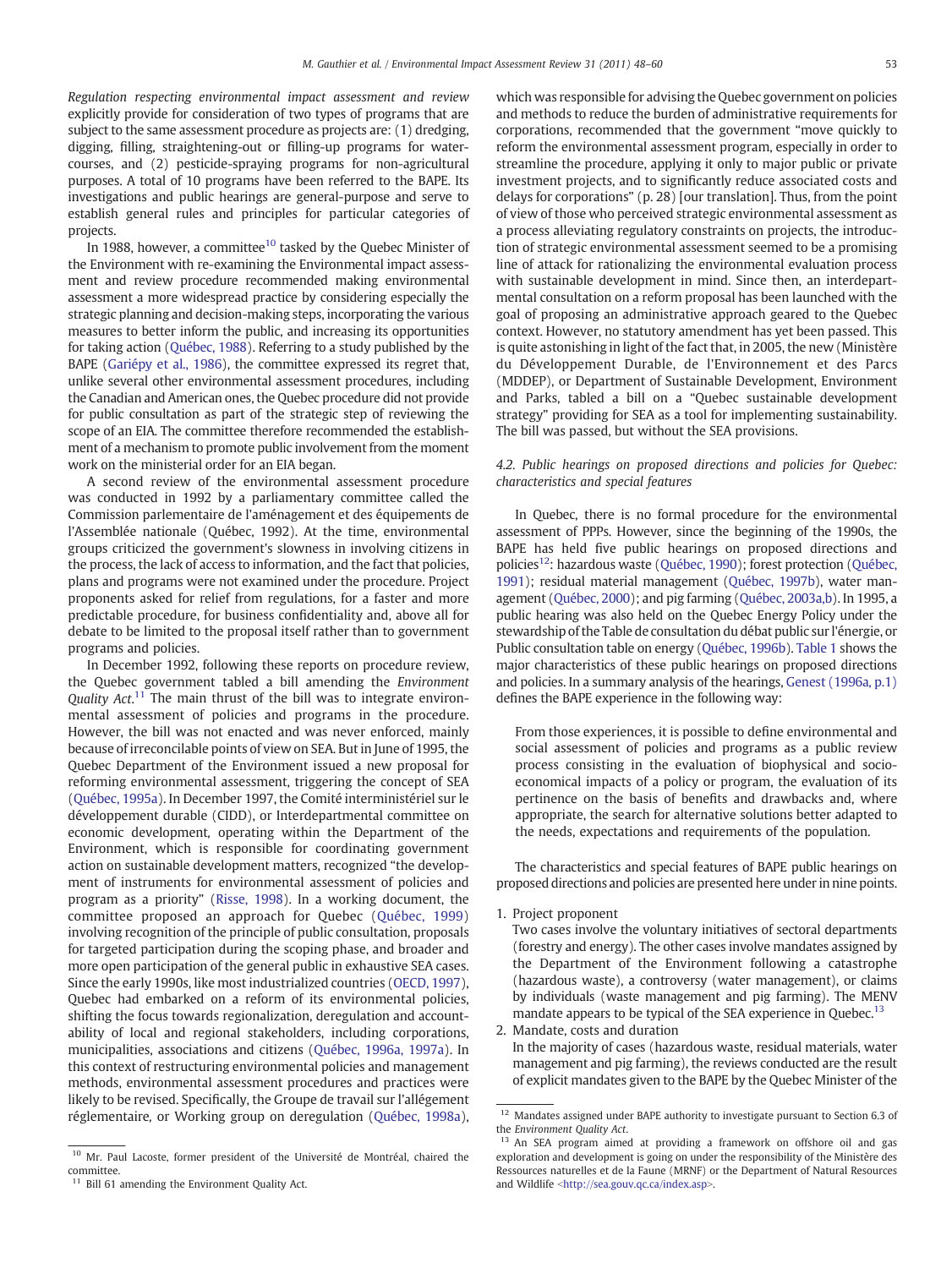Environment under Section 6.3 of the Environment Quality Act, specifying the scope and the range of the review, setting the duration of the evaluation process, and clearly stating that the results of the consultation will be taken into account in policy-making. However, the scope and range of the consultation on forest protection strategy, which the Minister of the Environment assigned to the BAPE at the request of the Minister of Forestry, were not specified. In 1989, the Ministère de l'Énergie et des Ressources du Québec (MER), or Department of Energy and Resources of Quebec, introduced its policy on the use of pesticides in the forest environment, reflecting the findings of several BAPE investigations and public hearings on airborne insecticide spraying programs against the spruce budworm and on the use of herbicides in forests. The policy included a formal commitment by the Department to prepare a forest protection strategy and to submit it voluntarily to a public consultation process. The consultation on energy was assigned to two independent groups: (1) an expert and information committee and (2) the Consultative table on energy. This mandate was assigned by the Minister of Natural Resources to make good on commitment by the governing party in its election program. The consultation objective was clear: to adopt a new policy on energy with directions and content to be directly influenced by the public.

The costs of the public consultations were between \$735,000 and  $$2,038,000<sup>14</sup>$  The total duration of the hearings varied from eight months to almost two years, and they were held in two stages in every region of Quebec.

3. Approach and procedure

The overall BAPE approach for public hearings on proposed directions and policies was to conduct a social and public investigation, which means that it attached a great deal of importance to public participation, as opposed to expert or legal commissions of inquiry. The procedure was essentially the standard BAPE procedure for project assessment: a framework comprising an information phase and a twostep public hearing phase including a question period and a period for the hearing and submission of position papers. For the public debate on energy, the procedure comprised information and consultation phases, based on the standard BAPE format but slightly modified to speed up the process. The first phase was referred to an information and expert committee, while the second was held under the authority of the Consultative table on energy and involved the participation of key private, public and association sector stakeholders active in the energy field. According to some, this is a unique model that allows for the integration of environmental and social considerations in the policy development process, and the consensual nature of the procedure lends a great deal of legitimacy to the reports submitted to decisionmaking bodies. According to others, the consensual procedure does not facilitate the accurate and detailed analysis needed to generate the required comparative assessment of the different options, their costs and their benefits.

4. Documentation

Public consultation is conducted on the basis of public information and consultation material prepared mostly by the department promoting the proposed policy. The material takes the form of a guidance document or a policy proposal. The documents are widely available, are high-quality, and are supported by regional updates and other documents on issues and directions. However, they do not actually constitute environmental impact assessments comparing the different options. In certain cases they are policy proposals that include objectives and priority actions (e.g. residual materials). In other cases, they are general documents that illustrate the situation very broadly and raise many questions likely to be of public concern (e.g. water management). The Commission of inquiry on hazardous waste (The Charbonneau commission) was the only one not

established to deal with a policy proposed by a specific department. Accordingly, the commission produced two information and public consultation documents needed to carry out its mandate: an information and public consultation document and a guidance document. With regard to the public debate on energy, the promoting department produced eight information booklets. In the case of pig farming, the design of the decision-making process was an issue. Most of the reference documents were produced after the thematic sessions and the first provincial tour undertaken by the four departments for the purpose of developing regional profiles.

5. Financial support

Funding support for participation was available for most consultations (energy, residual materials, water management and pig farming), and the purpose of the funding support program was to foster and facilitate public participation during the information phase, the public hearings and the production of briefs. Eligible organizations were non-public, non-profit (NPO), legally constituted local, regional and national bodies with a mandate, objectives and activities related to the problems under study. Band councils and regional environment councils were eligible too. The support covered expenses for the preparation, writing and submission of a public consultation brief. The maximum amount of financial aid was \$1500 for a local or regional agency, \$2000 for agencies in isolated regions, and \$3000 for national agencies. The total budget for the program was \$250,000. The Department of the Environment tasked a selection committee with evaluating applications.

6. Specific consultations with Aboriginal communities

Different formats were applied for specific consultations with Aboriginal communities. They ranged from the inclusion of a dedicated chapter (e.g. on water management) to the holding of a consultation session (e.g. on hazardous waste), the participation of a delegate in a working group (e.g. two representatives on energy), and even BAPE and JBACE (James Bay Advisory Committee on the Environment) joint hearings documented through specific reports (e.g. BAPE report in collaboration with the Kativik Environmental Advisory Committee on residual materials). Those specific consultations resulted in descriptions of the Aboriginal communities' particular situation and in targeted recommendations. With respect to forest protection, no specific consultation was held with the Aboriginal communities, and as a result the strategy that was introduced did not take Aboriginal concerns into account. It was the same for pig farming, essentially because the Aboriginal communities were not directly concerned by pig farming operations. This issue is an evolving one. Since 2004, Supreme Court of Canada has recognized the government's duty to consult with Aboriginal peoples and accommodate their interests.

7. Investigation and public hearing reports

Once the BAPE has completed its work, it submits an investigation and public hearing report to the Environment Minister, who will make it available to the public before making a final decision. A public hearing report includes a synthesis of collected opinions, an analysis, a conclusion and some recommendations. It also includes a general description of the proposal under study (directions, objectives and principles); a situation overview (scientific knowledge, roles and responsibilities of major stakeholders, regional features, issues, etc.); the most important concerns raised by participants (comments and proposals); and the commission's stance (recommendation, strategies, action plan). The consultation on water management stands apart from the others because of the scope of the strategic issues to be evaluated. For example, should Quebec export its spring water on a massive scale? Should we expand the exploitation of groundwater? Should water services be privatized?

### 8. Policies

Despite the investigating committee report of 1990 that proposed an integrated hazardous waste management plan for Quebec for <sup>14</sup> All amounts are in Canadian dollars. **14 14 1990 1990–1996**, the government has adopted no policy on 1990–1996, the government has adopted no policy on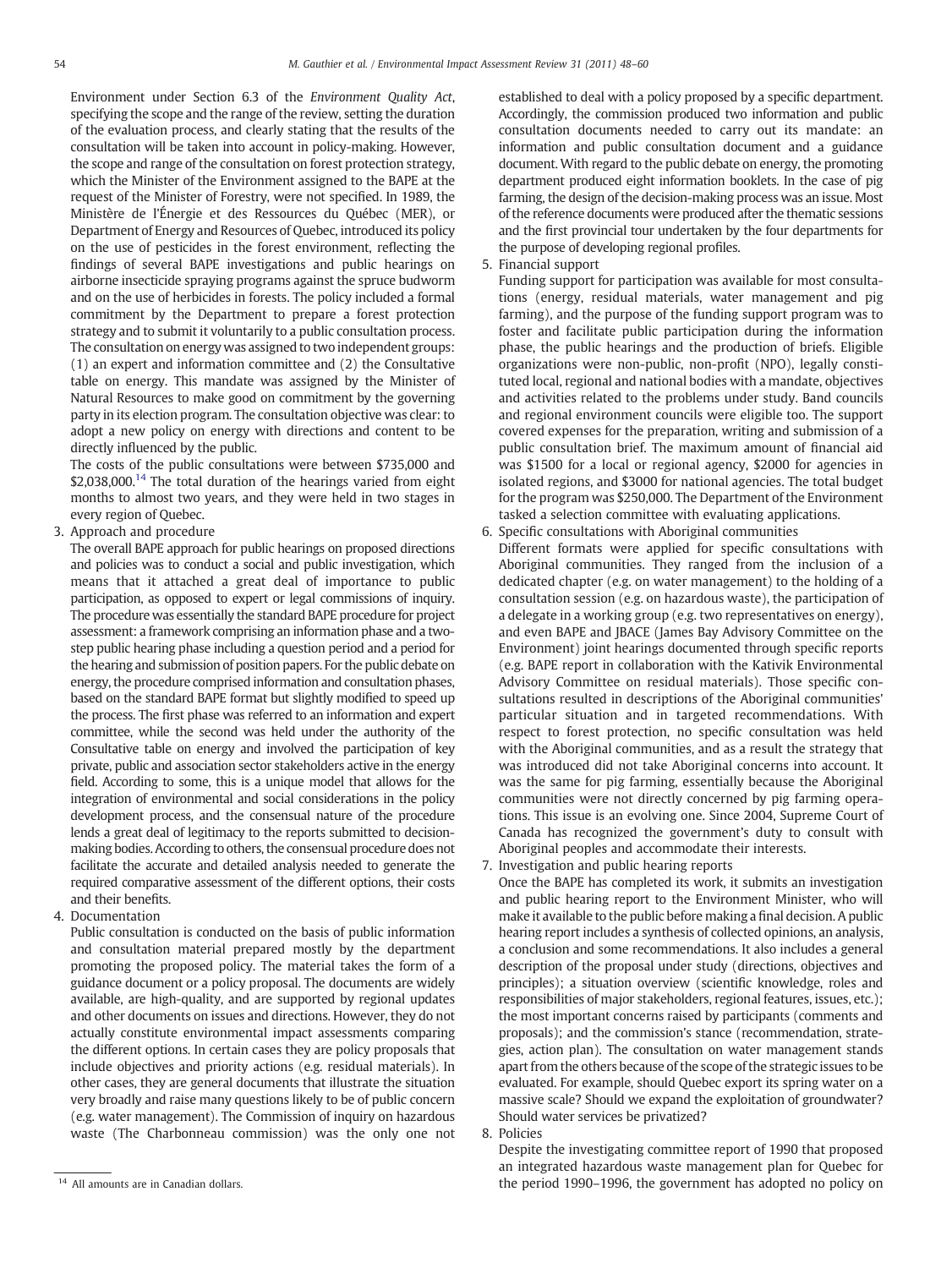#### <span id="page-7-0"></span>Table 1Public hearings on proposed directions and policies.

|                                                 | Hazardous waste (1988-1990)                                                                                                                                                                                         | Forest protection (1991)                                                                                                                                                                                                                                    | Residual materials (1995-1997)                                                                                                                                                                                                                   | Energy (1995-1996)                                                                                                                                                                                                                                                                                                                                                                                          | Water management<br>$(1998 - 2000)$                                                                                                                                                                                                                                                                                                                                                                | pig farming (2002-2003)                                                                                                                                                                                                                                                                                                                        |
|-------------------------------------------------|---------------------------------------------------------------------------------------------------------------------------------------------------------------------------------------------------------------------|-------------------------------------------------------------------------------------------------------------------------------------------------------------------------------------------------------------------------------------------------------------|--------------------------------------------------------------------------------------------------------------------------------------------------------------------------------------------------------------------------------------------------|-------------------------------------------------------------------------------------------------------------------------------------------------------------------------------------------------------------------------------------------------------------------------------------------------------------------------------------------------------------------------------------------------------------|----------------------------------------------------------------------------------------------------------------------------------------------------------------------------------------------------------------------------------------------------------------------------------------------------------------------------------------------------------------------------------------------------|------------------------------------------------------------------------------------------------------------------------------------------------------------------------------------------------------------------------------------------------------------------------------------------------------------------------------------------------|
| 1. Proponent                                    | No identified proponent                                                                                                                                                                                             | Quebec Forestry Department<br>(MFO)                                                                                                                                                                                                                         | Quebec Environment Department<br>(MEF)                                                                                                                                                                                                           | Quebec Natural Resources<br>Department (MRN)                                                                                                                                                                                                                                                                                                                                                                | Quebec Environment<br>Department (MENV)                                                                                                                                                                                                                                                                                                                                                            | Quebec Environment<br>Department<br>(MENV)                                                                                                                                                                                                                                                                                                     |
| 2. Mandate, costs<br>(in \$CDN)<br>and duration | BAPE (s. 6.3 EQA,<br>December 19, 1988)<br>\$1,905,000<br>21 months (Dec. 19, 1988,<br>to Sept. 14, 1990)                                                                                                           | BAPE (s. 6.3 EQA,<br>January 22, 1991)<br>\$735,000<br>8 months (Feb. 1 to<br>Oct. 1, 1991)                                                                                                                                                                 | BAPE (s. 6.3 EQA,<br>November 30, 1995)<br>\$2,038,000<br>14 months (Jan. 1, 1996, to<br>Feb. 14, 1997)                                                                                                                                          | Initiative by office of Energy<br>and Natural Resources<br>Minister Expert and information<br>committee, and issue table of<br>15 representatives from various<br>sectors supported by a<br>departmental team. (Feb. 7, 1995)<br>\$1,517,000<br>12 months (August 21, 1995,<br>to September 21, 1996)                                                                                                       | BAPE (s. 6.3 EQA, Oct.<br>29, 1998)<br>\$2,000,000<br>12 months (March 15,<br>1999, to March 15, 2000)                                                                                                                                                                                                                                                                                             | BAPE (s. 6.3 EOA,<br>July, 2002)<br>\$1,600,000<br>12 months (September 15, 2002,<br>to September 15, 2003)                                                                                                                                                                                                                                    |
| 3. Approach and<br>procedure                    | Regular BAPE procedure<br>Information period:<br>- Sessions<br>- Consultation centres<br>Public hearings<br>First part:<br>- 16 public sessions<br>- 12 regional workshops<br>Second part:<br>- 151 position papers | Regular BAPE procedure<br>Information period:<br>- 20 sessions<br>- 75 Consultation centres<br>Public hearings<br>First part:<br>- 21 public sessions<br>$(1500$ persons)<br>Second part:<br>- 21 public sessions<br>(800 persons)<br>- 203 position papers | Regular BAPE procedure<br>Information period:<br>- 57 sessions<br>- 86 consultation centres<br>Public hearings<br>First part:<br>- 50 public sessions<br>- 11 thematic sessions<br>Second part:<br>- 63 public sessions<br>- 416 position papers | Exceptional procedure:<br>Secrétariat du débat public<br>sur l'énergie [Secretariat for public<br>debate on energy]<br>Information phase:<br>March 1995 to June 1995<br>Public hearings (August 21, 1995,<br>to September 21, 1995):<br>- Sessions in each of the 10<br>administrative regions<br>- 300 position papers<br>(August 11, 1995)<br>- 22 working meetings<br>(March 1, 1995, to March 3, 1996). | Regular BAPE procedure<br>Information period (17<br>consultation centres)<br>and public hearings<br>6 working sessions to<br>determine situation and<br>collect information<br>First regional round:<br>Identifying needs and<br>expectations<br>11 thematic expert meetings<br>Production and broadcasting<br>of 11 TV shows<br>Second regional round:<br>Total of 143 public hearing<br>sessions | Regular BAPE procedure<br>20 consultation centres<br>Information period<br>Thematic sessions (summary<br>produced for each session) and tour<br>of Quebec regions (regional profiles)<br>16 municipalities<br>6100 people<br>70 public sessions<br>Consultation period:<br>18 municipalities<br>380 briefs<br>3000 people<br>62 sessions       |
| 4. Documentation                                | Information and consultation<br>document (situation and issues)<br>prepared by BAPE<br>Guidance document prepared<br>by BAPE.                                                                                       | Information and consultation<br>document prepared by<br>Quebec Forestry Department<br>(MFO): Forest protection<br>strategy                                                                                                                                  | Information and consultation<br>document (regional basis)<br>prepared by Quebec<br><b>Environment and Wildlife</b><br>Department (MEF)                                                                                                           | Consultation document prepared by<br>Quebec<br><b>Energy and Resources Department</b><br>(MER)<br>20 papers (8 thematic contributions)<br>13 information letters Opening of<br>documentation centre                                                                                                                                                                                                         | Information and consultation<br>document prepared<br>by Quebec Environment<br>Department (MEN)<br>11 thematic contributions<br>prepared under<br>Commission authority to<br>support 11 expert meetings                                                                                                                                                                                             | Production of regional profiles based<br>on thematic sessions during first<br>tour by Environment Department,<br>Agriculture, Fisheries and Food<br>Department, Health and Social<br>Services Department, and Société<br>de la Faune et des Parcs du Québec<br>[Quebec Corporation for wildlife and<br>parks]<br>Over 1000 documents submitted |
| 5. Financial support None<br>(in \$CDN)         |                                                                                                                                                                                                                     | None                                                                                                                                                                                                                                                        | Participation support program<br>funded by RECYQ-Québec<br>(\$250,000)                                                                                                                                                                           | (First) Participation support program<br>funded by Department (\$300,000:<br>\$50,000 for information phase and<br>meetings, \$250,000 for hearings)<br>(Québec, 1995b)                                                                                                                                                                                                                                     | Participation support program<br>funded by<br>MENV (\$250,000)                                                                                                                                                                                                                                                                                                                                     | Participation support program<br>funded by MENV (\$225,000)<br>For environmental agencies and<br>citizen committees                                                                                                                                                                                                                            |

(continued on next page)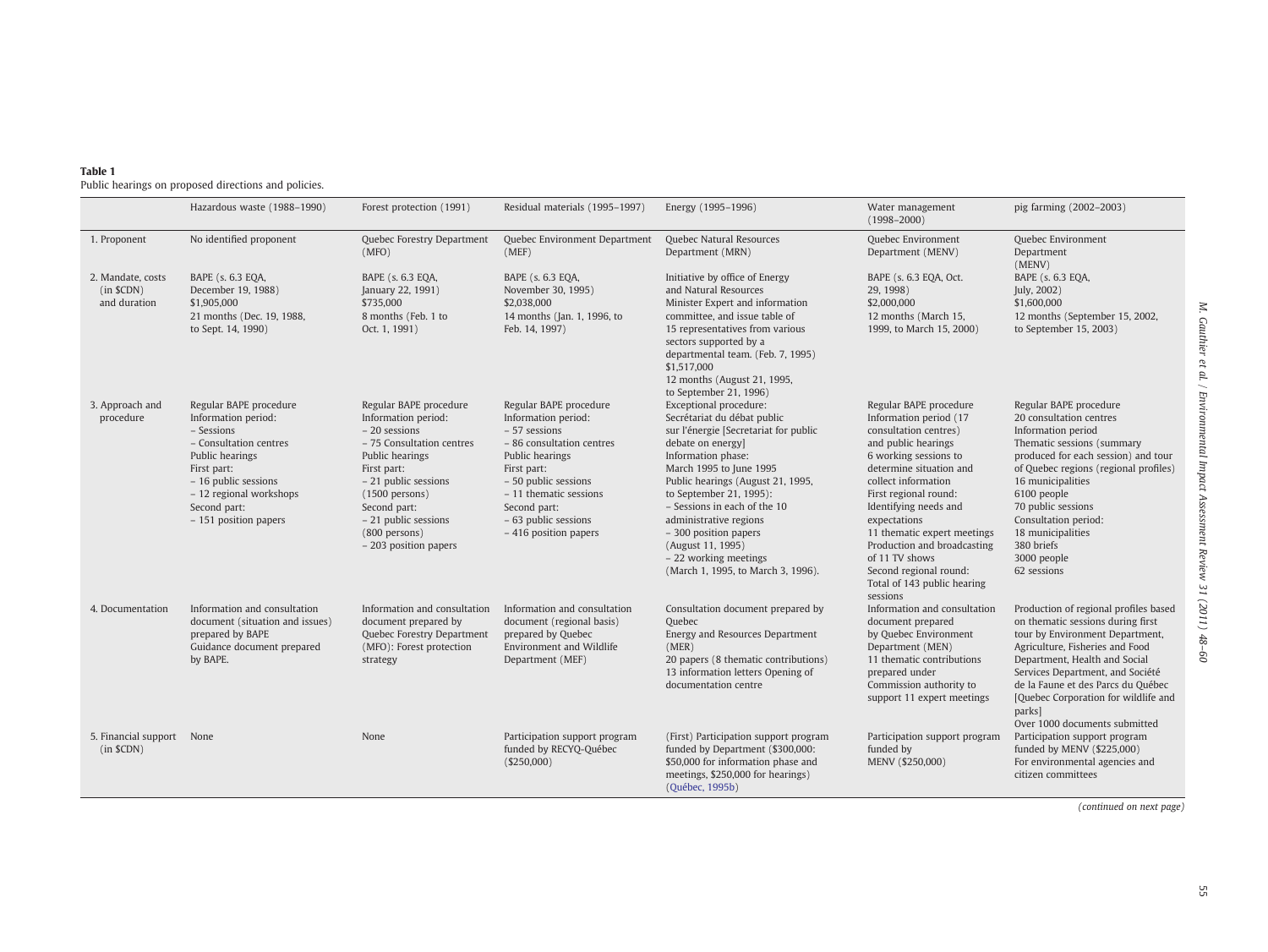#### Table 1 (continued)

|                                                           | Hazardous waste (1988-1990)                                                                                                                                                                                                                                                                        | Forest protection (1991)                                           | Residual materials (1995-1997)                                                                                                         | Energy (1995-1996)                                                                                                                                                                                                                                                                                                                                                                                                                                                                                                                                                           | Water management<br>$(1998 - 2000)$                                                                                                                                                                                                         | pig farming (2002-2003)                                                                                                                                                                                                                                                                                                                                                                                                                                                                                                                                                                                                                                                                                                                                                                                                                                      |
|-----------------------------------------------------------|----------------------------------------------------------------------------------------------------------------------------------------------------------------------------------------------------------------------------------------------------------------------------------------------------|--------------------------------------------------------------------|----------------------------------------------------------------------------------------------------------------------------------------|------------------------------------------------------------------------------------------------------------------------------------------------------------------------------------------------------------------------------------------------------------------------------------------------------------------------------------------------------------------------------------------------------------------------------------------------------------------------------------------------------------------------------------------------------------------------------|---------------------------------------------------------------------------------------------------------------------------------------------------------------------------------------------------------------------------------------------|--------------------------------------------------------------------------------------------------------------------------------------------------------------------------------------------------------------------------------------------------------------------------------------------------------------------------------------------------------------------------------------------------------------------------------------------------------------------------------------------------------------------------------------------------------------------------------------------------------------------------------------------------------------------------------------------------------------------------------------------------------------------------------------------------------------------------------------------------------------|
| 6. Consultations<br>with the<br>Aboriginal<br>Communities | Specific consultation<br>sessions for Aboriginal<br>communities held in<br>Montréal (May 8 and 9, 1988)<br>Snapshots of situation in each<br>community                                                                                                                                             | None                                                               | BAPE-CCEBJ joint public<br>hearings<br>Specific chapter on James<br>Bay region<br>State of residual materials<br>management in Nunavik | Aboriginal representatives (2 of 15) at<br>issue table                                                                                                                                                                                                                                                                                                                                                                                                                                                                                                                       | 1 thematic session devoted to<br>First Nations (Mashteuiatsh)<br>Public sessions in 3 Cree and<br>2 Inuit communities<br>Special session at Betsiamites<br>and Montréal<br>One chapter of report<br>devoted<br>to Aboriginal<br>communities | None                                                                                                                                                                                                                                                                                                                                                                                                                                                                                                                                                                                                                                                                                                                                                                                                                                                         |
| 7. Report                                                 | Integrated management plan for<br>hazardous waste (Québec, 1990)                                                                                                                                                                                                                                   | <b>BAPE</b> special report<br>on healthy forests<br>(Québec, 1991) | BAPE report on waste<br>management<br>(Québec, 1997)                                                                                   | About 200 recommendations on proposed<br>directions for future energy policy,<br>targeting integrated resource management<br>and sustainable development (Québec,<br>1996b)                                                                                                                                                                                                                                                                                                                                                                                                  | BAPE report on water<br>management<br>(Québec, 2000)                                                                                                                                                                                        | BAPE report on incorporating pig<br>farming in sustainable<br>development (Québec, 2003b)<br>Volume 1: State of pig farming<br>in Quebec<br>Volume 2: Public concerns and<br>proposals regarding pig farming<br>Action plan for sustainable<br>development of pig farming<br>in Quebec (Québec, 2004)<br>Legislation (May 2004) including<br>three key measures:<br>- introduction of mandatory local<br>public consultation mechanism<br>- option for municipality to attach<br>conditions to permits for<br>construction of hog barns<br>- option for municipality to set hog<br>production quotas in agricultural<br>areas<br>Amendment of government regional<br>development policy (protection of<br>agricultural land and operations)<br>giving municipalities greater<br>flexibility<br>Tools for municipalities to manage<br>pig farming development |
| 8. Policies                                               | Enactment and implementation<br>of regulations on hazardous waste<br>Enactment of regulations on<br>biomedical waste<br>Amendment to regulation on pulp<br>and paper plants<br>Financial support program fostering<br>R&D for reduction and recycling of<br>hazardous waste<br>BPC-Québec approach | Government policy<br>on forest protection<br>(Québec, 1994)        | Quebec action<br>plan on waste<br>management<br>(Québec, 1998b)<br>Quebec policy on waste<br>management<br>(Québec, 2003a)             | Quebec energy policy (for an<br>energy-efficient Quebec)<br>(Québec, 1997c) based on four principles:<br>- provide energy at the lowest possible<br>cost;<br>- promote new economic<br>development mechanisms;<br>-maintain or restore<br>environmental balance;<br>-guarantee equity and<br>transparency.<br>Creation of Quebec energy board,<br>and Quebec energy efficiency<br>agency<br>Flexible Creation of energy<br>development based on<br>diversified and complementary<br>approaches<br>Market development: exports,<br>private sector market shares<br>$(<50$ MW) | National water policy<br>(Québec, 2002)                                                                                                                                                                                                     |                                                                                                                                                                                                                                                                                                                                                                                                                                                                                                                                                                                                                                                                                                                                                                                                                                                              |
| 9. Specific<br>characteristics                            | 10 research projects<br>Site visits<br>Foreign missions<br>Preliminary investigations on<br>specific files<br>Consulting group                                                                                                                                                                     | 3 research mandates<br>Field visits                                | 3 research projects<br>Site visits                                                                                                     | 9 visits and technical meetings                                                                                                                                                                                                                                                                                                                                                                                                                                                                                                                                              | Prerequisite sessions<br>for first part<br>(consultation on conduct<br>of public hearings)                                                                                                                                                  | Visit to 5 hog barns<br>3 missions outside Quebec                                                                                                                                                                                                                                                                                                                                                                                                                                                                                                                                                                                                                                                                                                                                                                                                            |

 $-60$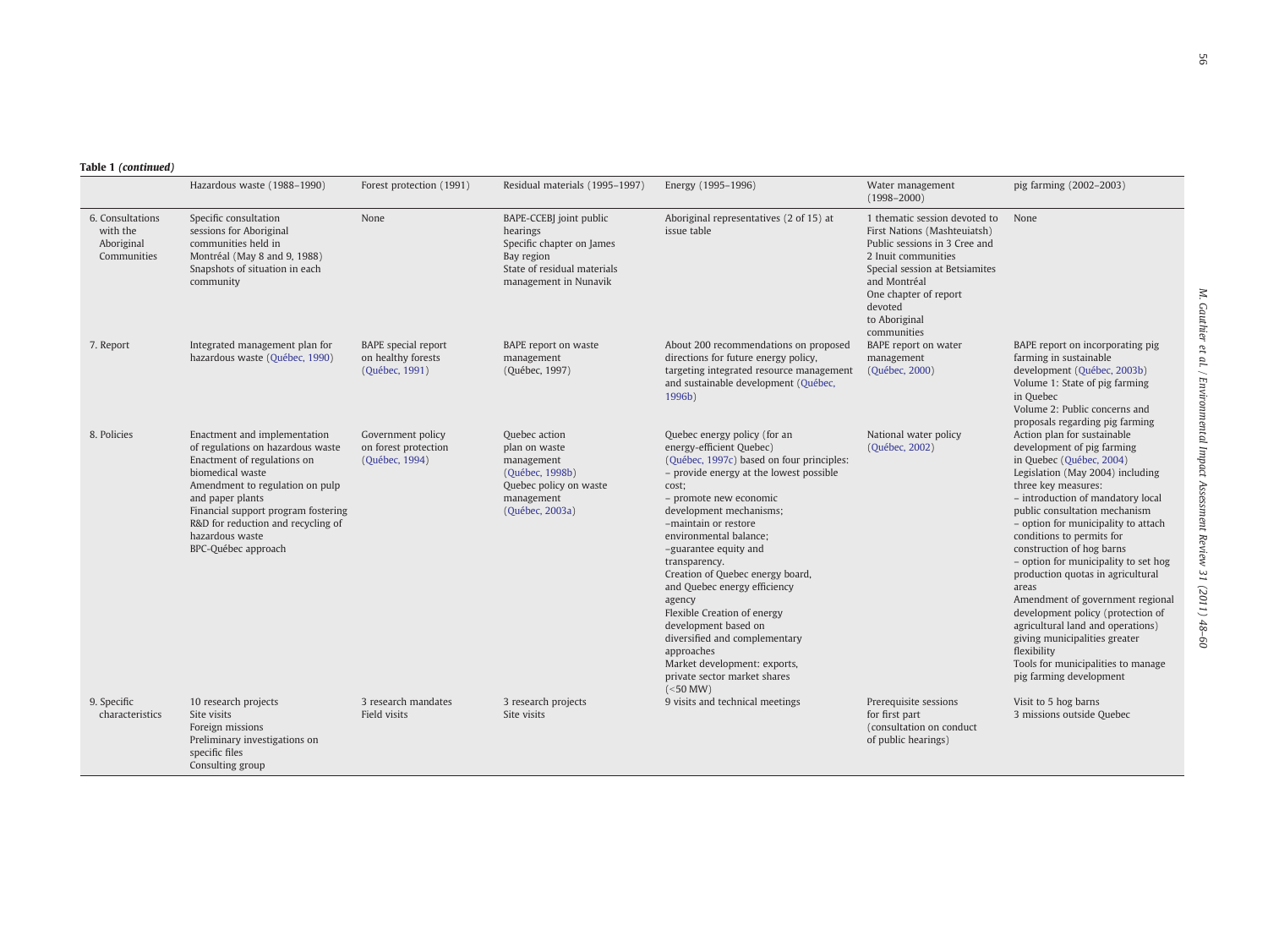this matter. However, the Department of the Environment and BPC-Québec<sup>15</sup> have taken a variety of concrete measures (see [Table 1](#page-7-0)). For example, the forest protection commission report of 1991 led to the expansion of some initial government projects (e.g. elimination of pesticides before the year 2000, integration of public participation in the development of five-year plans) and to the 1994 government strategy on managing forests for better protection. In addition, after the BAPE public hearings on residual materials management, the Quebec government made good on its initial commitment and adopted the "Plan d'action québécois sur la gestion des matières résiduelles: 1998–2008," the Quebec action plan on the management of residual materials. The plan was improved through public consultation, even though debate caused dissension among pressure groups. A similar situation also developed with respect to the policy on. Some groups of ecologists refused the proposed consultation format, which was then imposed by the Minister. Here too, the consultations that took place subsequently made a significant contribution in that they led to the adoption of an energy policy and to the creation of the Régie de l'énergie (Quebec energy board). The government undertook its own examination of the proposals in the consultation group report. Strategic directions were identified for the implementation of a sustainable water management framework in Quebec based on six lines of action (policy on water as a resource, quality control of drinking water, environmental management of farming, urban sewerage systems, watershed management and dam's safety). Finally, in the case of pig farming, an action plan was adopted the year after the consultations and various legal provisions concerning the decision-making process were amended for the purpose of giving municipalities a larger role and planning a public participation phase.

9. Special feature related to agent's role

Except for the debate on energy, public participation was generally characterized by the very active role played by the organization responsible for leading the consultation, i.e. the BAPE. Its investigative powers and research budgets ensured access to and publication of all information needed for the analysis of PPPs. In the case of the forestry policy, for example, the commission was able to fulfill the three following research mandates: (1) an environmental report on Quebec forests, (2) an inventory of the sources of supply for the Quebec forestry industry, and (3) a review of forestry information from specific Scandinavian countries, Canadian provinces and U.S. states. Moreover, the BAPE fully carried out its responsibility for exhaustively researching questions under debate and facilitating access to information through thematic workbooks, focus groups with experts, television productions, study papers, Web sites, etc.

According to [Beauchamp \(1999, p. 49\),](#page-11-0) "the BAPE procedure is likely to sink into an oppressive sclerosis…" because "it appears to be the only legitimate consultation format."<sup>16</sup> In the public debate on energy, the collaborative format favoured by the Minister led to opposition and dissension among ecologists regarding the credibility and legitimacy of the approach. In fact, the BAPE is an independent agency, and with 30 years of experience it enjoys considerable public credibility.

### 4.3. Critical analysis elements

The purpose of this article was to examine, in light of a review six public hearings on Quebec environmental, agricultural and natural resources policies, the linkages between planning processes and the issue of public participation in environmental assessment. The shift toward communication and consultation in planning theory is

The Québec's experience of SEA largely conducted through a public hearings before the BAPE suffer from a number of limitations when compared with the best practice described above. The first limitation is related to the fact that the BAPE approach to environmental assessment is not based on a structured, exhaustive environmental impact assessment (impact study) in the context of SEA. The impact assessment is based on concerns raised by citizens, expressed opinions and investigations conducted by the BAPE commissions. The public consultation is conducted on the basis of a guidance document or proposed policy that does not refer to a comparative assessment of several options including the "zero-option" or "nonoption" as a benchmark. Moreover, there is generally no justification for the choice of the preferred option (the one that is adopted). For example, with regard to public hearings on the forest protection strategy, the consultation exercise was not based on an impact assessment identifying environmental factors, anticipated impacts of the strategy and mitigation measures. The hearings focussed on a strategy supported by scientific and specific reports, without stating the impacts of the strategy. In this case, one of the main consequences of the lack of an impact assessment was that there was no assessment of social impact, including the impacts on Aboriginal communities; yet such an assessment would be a critical component of strategic environmental assessment in a sustainable development context.

With respect to the Commission on hazardous waste management, a BAPE commissioner contended that the public hearings did not allow for sufficient evaluation of the cumulative impacts of the proposed government policy [\(Genest, 1996b\)](#page-11-0). According to the commissioner, the Commission did not have the methods, the measuring instruments or the professional expertise to make a list of the cumulative impacts. Thus the lack of a formal environmental impact assessment report (impact study) that would compare options and evaluate not only the direct impacts but also the cumulative, synergistic, induced and global impacts represents a major shortcoming in the existing practices, given the strategic environmental assessment objectives. Since then cumulative impact methodology is still a worrying research issue.

The second major limitation of Québec's SEA practices relates to the timing of its involvement in the PPP assessment process. The best practice highlights the importance of public participation upstream in the decision-making process and in line with the PPP development process. The BAPE public hearings are held downstream after the development of PPPs and directly upstream from the adoption of a policy, action plan or major statutory and legal amendment. Thus the hearings allow only for revision of major directions in light of the values, interests and concerns of the various stakeholders. In any event, they are not conducted concurrently with the PPP development process, and they come too late to influence the major strategic

<sup>&</sup>lt;sup>15</sup> BPC-Québec has been created to manage the destruction of the PCB (biphényle polychloré). Our translation.

predicated on the assumption that interaction between stakeholders is the best way of combining knowledge and action. Following this approach, which according to its proponents is based on participative democracy and communication as action (Habermas), planning must be undertaken as an interactive, political process the goal of which is to establish shared values through dialogue and discussion among the stakeholders. In this context, the interactive planning model is based on the assumption that it is possible to reintroduce rationality into collective decision-making by using a variety of strategies promoting exchanges between stakeholders: consultation, negotiation, deliberation, etc. Thus planning is considered a collective process of continuing learning, the objective of which is to negotiate a shared interest ("what we agree to do") and the success of which is measured by the achievement of an agreement or consensus. In light of this theoretical planning model, what can we learn from the Quebec experience of public hearings on environmental policy? What are the scope and limitations of the Quebec experience for environmental assessment in practice? The review of the six case studies [\(Table 1](#page-7-0)) provides some answers to these questions.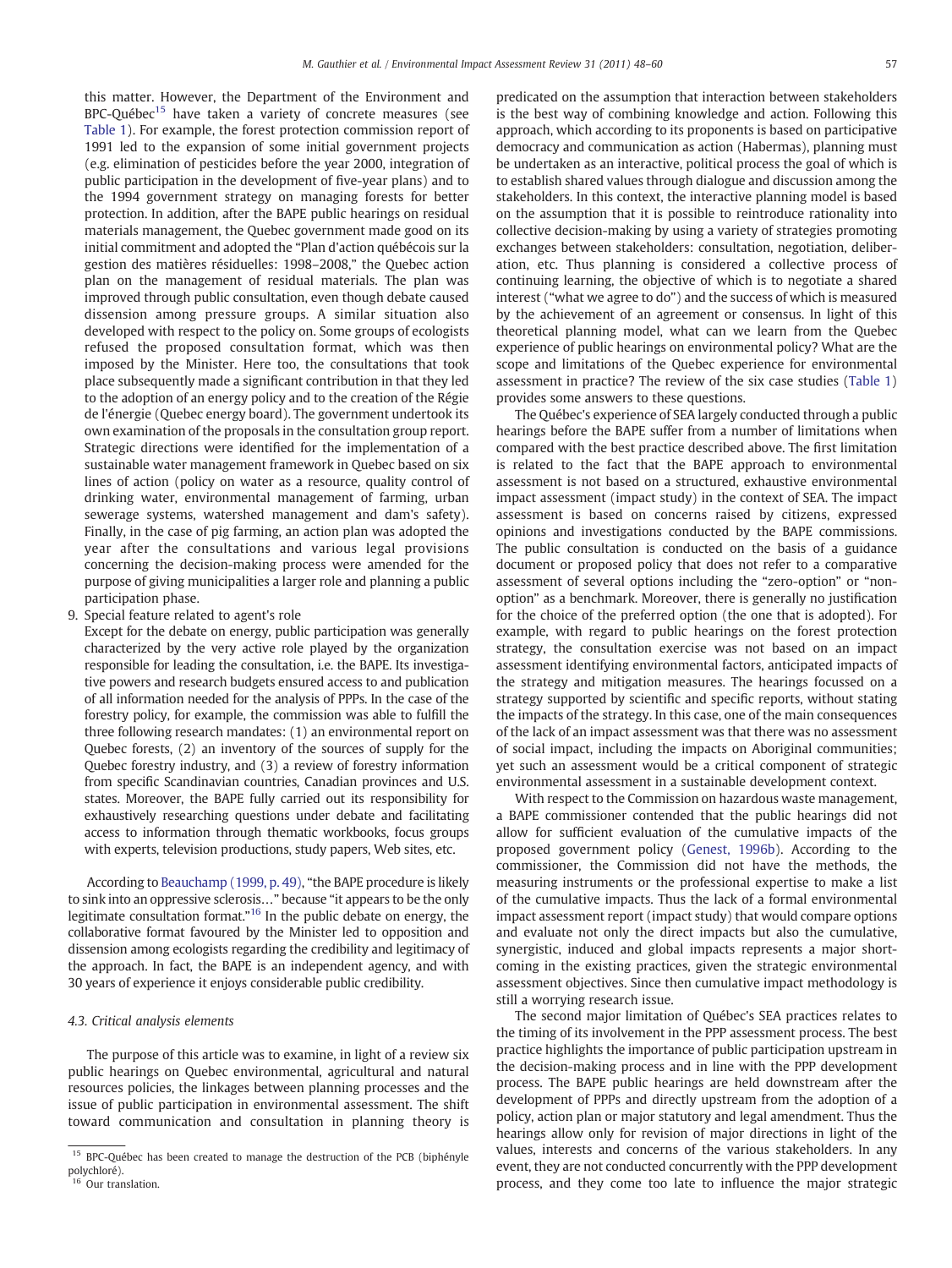directions to any significant degree. For example, in the case of work done by the Commission on management of residual materials, most issues had already been documented and discussed as part of environmental assessments of specific projects, and a number of major strategic directions had already been adopted.<sup>17</sup>

In a posteriori PPP environmental assessment, there is a risk of undermining the credibility of the assessment approach. Besides, public concerns expressed during BAPE hearings for policy projects indicate that citizens are concerned not only with the environmental impacts of proposed policies but also with the decision-making process itself. Indeed, citizens and stakeholders often complained that they did not have the opportunity to participate in the policy development process, and they often expressed doubts as to whether the government would take action on their representations. Many believed that points won and opinions and arguments accepted at previous consultations did not seem to be taken into consideration by the proponents of new programs and policies.

In each and every analysis by the BAPE commissions (for PPP or projects), citizen participation is mentioned as being a major issue. Moreover, the BAPE commissions' recommendations on policies regarding citizen participation focus on the development of permanent regional consultation and consensus-building mechanisms, bringing together various users, including regional issue tables, regional environment councils, and follow-up and monitoring committees.

#### 5. Conclusion

The various theoretical approaches to planning provide focus on a few major characteristics enabling us to flesh out a tentative definition of public participation in SEA.

First, participation is considered increasingly from the perspective of the communicational or interactive planning stream and that it is incorporated in jointly planned and negotiated environmental management, which is now based not on the control of nature and society, as it used to be, but on the determination of conditions for the joint development of nature and society ([Margerum, 1999](#page-11-0)). [Bina](#page-11-0) [\(2007, p. 601\)](#page-11-0) states:

Assessment is becoming more participatory, not only in terms of involving representatives of civil society, but also in seeking greater cooperation and coordination between government agencies, development sectors and sources of expertise that have a direct or indirect interest or contribution to make.

In this context, information plays a key role especially because of an increasing openness to the various types of knowledge, involving a comparison of scientific and vernacular knowledge, stakeholders' representations, etc. The use of this information extends beyond the somewhat passive notions of "comprehensive understanding" or of "being fully informed." For their part, stakeholders play a more active role than simply being asked to produce information for the use of experts. Instead, they are called upon to build negotiated solutions, thus confirming the tendency to use SEA as a tool for developing PPPs in a more collaborative, transactive or deliberative way [\(Armitage, 2005\)](#page-11-0). The expert is then considered as one of many types of stakeholder. In addition, participation is seen as a forum for exchange and interactions requiring communication strategies based on a communication ethic that is itself predicated on intersubjective understanding. Note that these strategies will probably not be sufficient to reach social compromises, given the complexity of PPPs [\(Runhaar, 2009](#page-12-0)), and that arbitration will probably still be required to resolve conflicts between individual and societal interests [\(Richardson, 2005\)](#page-12-0) — hence the

important role and advantages of representative democracy for legitimizing and taking responsibility for decisions.

The postmodern vision of planning leads us to suggest some improvements to the communication-centred approach. Fundamentally, it opposes the modernist vision to which one could be tempted to continue to attach communication-centred planning and according to which the ultimate goal is to control nature and society. Thus postmodern criticism is justified in devoting time to content and values and enhancing communication ([Lee, 2006; Vicente and](#page-11-0) [Partidario, 2006\)](#page-11-0). However, this does not diminish the importance of procedural questions related to building a relation-based consensus through discussion. The ethic of discussion is not the ultimate goal: experience shows the difficulties spawned by social compromise. Rather, it is an approach that generates solutions and that includes the objective of exercising responsible citizenship, not legitimizing the dominant point of view. Thus, even though inevitable tensions between individual liberties and civic participation are a key outcome, the planning exercise positions itself as a locus for the emergence of societal realities that define the conditions for joint development of nature and society and are more than the sum of individual interests.

Public hearings are generally recognized as facilitating critical review, validation and improvement of environmental policies. Public hearings that provided for free expression of concerns and opinions by all the affected stakeholders would therefore contribute to the social construction of environmental problems by promoting interaction between actors. However, the added value of public hearings remains difficult to evaluate. Beyond raising the awareness of the various stakeholders and contextualizing problems, issues and government policies, some authors mention the "cathartic effect" of this approach in documenting irritants, scandals, abuses and inequities ([Genest, 1996a\)](#page-11-0). Public hearings would then be instrumental in improving the decision-making process by helping to modify policy proposals; clarify of policy proposal objectives, issues, solutions and consequences; and enhance the credibility and acceptability of government decisions. Thus the Quebec experience appears to be interesting and innovative and could contribute significantly to SEA in practice. This means that Quebec should not restrict its own practice to a single format aligned with the BAPE method [\(Beauchamp, 1999\)](#page-11-0), even though the BAPE had and still has great influence and is generally considered to be the only benchmark or model. The five case studies highlight different characteristics of the Quebec SEA experience. On the one hand, there was strong public participation (qualitatively and quantitatively, and especially with Aboriginal bands), with a financial support program for (more the rule than the exception), in two efficient, distinctive phases all over Quebec, under the leadership of an organization (BAPE) that had acquired a great deal of experience (30 years), enjoyed credibility with all stakeholders, and used its investigative authority to produce rigorous reports on both scientific and social issues. On the other hand, SEA was not a requirement, it was conducted on the initiative of the Environment Minister, usually no impact assessment was prepared for SEA — only a brief status report or a guidance document on future policy and public participation, if it happened, occurred only at the end of the process.

Improvements can be made to public participation in SEA if consideration is given to the level of intervention. That being said, it is difficult to measure the influence of participation on public policy [\(Fischer, 2010\)](#page-11-0). Participation, subsequent reporting, and presentation of results in the media are some of the influences to which politicians are exposed, and it is they who ultimately take responsibility for making the decision.

Nevertheless, on the basis of the six Quebec case studies, we can make a few recommendations with reference to the four main levels of intervention that are usually taken into account: discussion of the decision-making process, implementation of SEA, decision-making, and follow-up.

<sup>&</sup>lt;sup>17</sup> Even though some issues had already been documented and discussed as part of environmental assessments of specific projects, this SEA was not more solidly based on a full environmental impact assessment.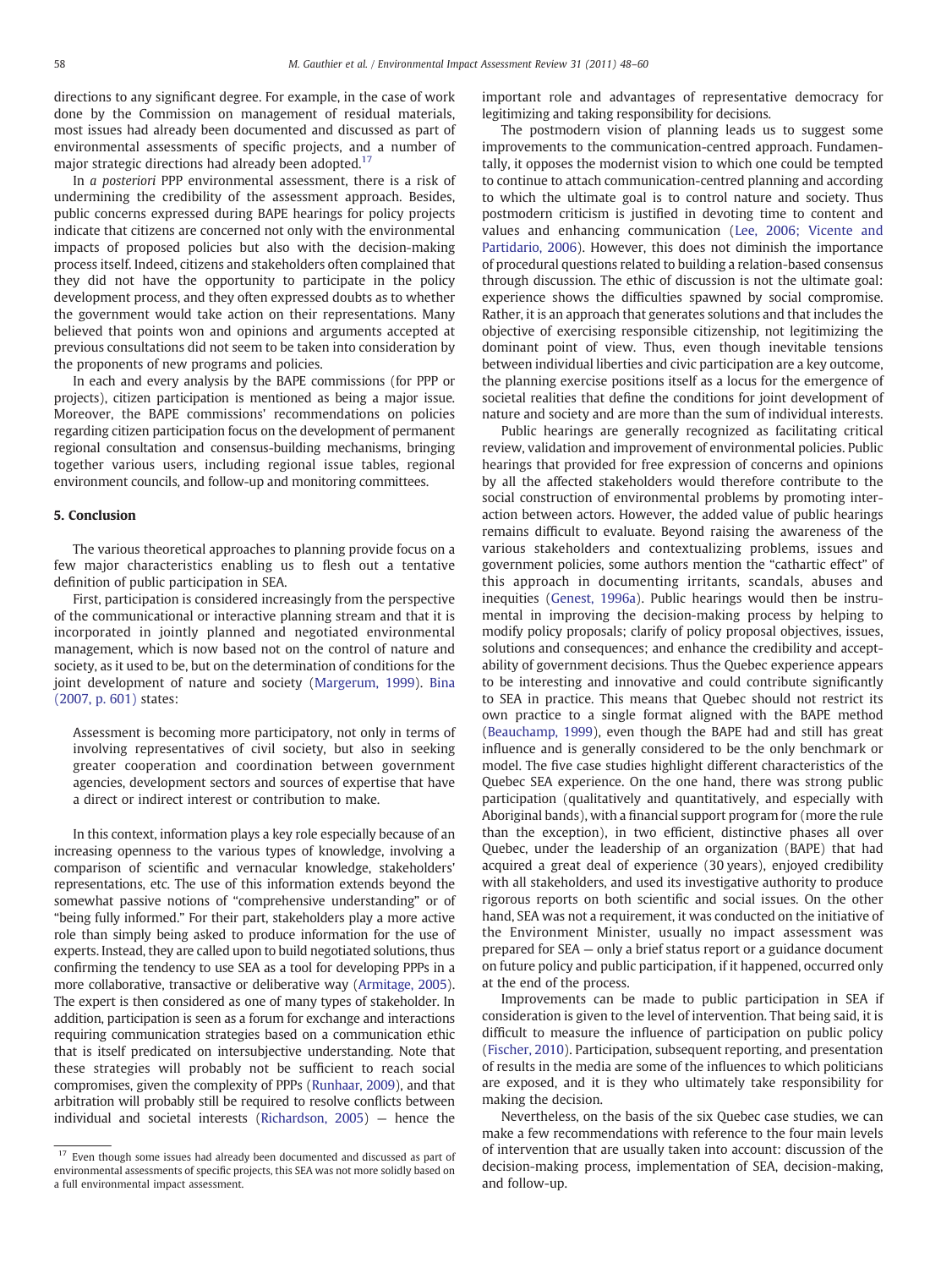<span id="page-11-0"></span>In the context of an SEA practice that is flexible and not heavily regulated, the first step required would be to agree on the decisionmaking process, on the timing of participation, and on the format of the participation. Here, fair representation of stakeholders is a critical success factor. Discussions on the process generally take place between the representatives of major recognized social groups. During the implementation of SEA, attention should be drawn to two phases where participation is particularly important: the scoping and assessment itself. An steering committee could be set up for this purpose. Public participation also occurs during the decision-making phase. Here, it plays two important roles: legitimizing the decision and ensuring its social approval. The public hearings format is usually applied. To ensure better participation, it would also be important to consider two other steps in all cases: (1) production of an IA concerning the various PPP scenarios, and (2) creation of a financial support program for participants. Last but not least, the follow-up phase has often been neglected. Participation during this phase generally takes the form of tracking by a monitoring or watch committee.

#### Acknowledgements

The Quebec Department of the Environment (MENV) and the Social Sciences and Humanities Research Council of Canada provided funding for the study on which this paper is based.

#### References

- Alexander ER. Approaches to planning: introducing current planning theories, concepts, and issues. New York: Gordon and Breach Science Publishers; 1986.
- Armitage DR. Collaborative environmental assessment in the Northwest Territories, Canada. Environ Impact Asses Rev 2005;25:239–58.
- Bass R. California's experience with environmental impact reports. Proj Appraisal 1990;5(4):220–4.
- Beauchamp A. La requête démocratique en environnement: une attente sacrée? L'action Nationale 1999:43–53.
- Berdoulay, V., Soubeyran, O., 1996. Débat public et développement durable: Expériences nord-américaines. Paris: Ministère de l'Équipement, du Logement, des Transports et du Tourisme, 155 pp.
- Bina O. A critical review of the dominant lines of argumentation on the need for strategic environmental assessment. Environ Impact Assess Rev 2007;27:585–606.
- Brown LA, Therivel R. Principles to guide the development of strategic environmental assessment methodology. Impact Assess Proj Appraisal 2000;18(3):183–9.
- Canada A, 1998. Performance Report for the period ending March 31, 1998, Canadian Environmental Assessment Agency, Minister of Public Works and Government Services Canada, 44 pp.
- Canada. Report of the Commissioner of the Environment and Sustainable Development to the House of Commons. Assessing the Environmental Impact of Policies, Plans, and Programs, Public Works and Government Services Canada; 2004. Chapter 4.
- Canada. Status Report of the Commissioner of the Environment and Sustainable Development to the House of Commons (March). Chapter 9: Management Tools and Government Commitments — Strategic Evaluation Assessment, Public Works and Government Services Canada; 2008.
- Canter LW. Environmental impact assessment. Second Edition. New York: McGraw Hill; 1996. 660 p.
- Chaker A, El-Fadl K, Chamas L, Hatjian B. A review of strategic environmental assessment in 12 selected countries. Environ Impact Assess Rev 2006;26:15–56.
- De Boer, J.J., Sadler, B., 1996. Strategic environmental assessment: environmental assessment of policies. Briefing papers on experience in selected countries. The Hague: Netherland. Ministry of Housing, Spatial Planning and the Environment and International Study of Effectiveness of Environmental Assessment, 188 pp.
- Devuyst D, Wijngaarden TV, Hens L. Implementation of SEA in Flanders: attitudes of key stakeholders and user-friendly methodology. Environ Impact Assess Rev 2000;20:65–83.
- Dixon J, Fookes B. Environmental assessment in New Zealand: Prospects and practical realities. Aust J Environ Manag 1995;2(2).
- Fischer TB. Reviewing the quality of strategic environmental assessment reports for English spatial plan core strategies. Environ Impact Assess Rev 2010;30:62–9.
- Fischer F, Forester J. The argumentative turn in policy analysis and planning. Duke University Press: Durham and London; 1993. 327 p.
- Fisher TB. Benefits arising from SEA application a comparative review of North West England, Noord-Holland, and Brandenburg-Berlin. Environ Impact Assess Rev 1999;19:143–73.
- Fisher TB. Strategic environmental assessment in post-modern times. Environ Impact Assess Rev 2003;23:155–70.
- Forester J. Planning in the face of power. Berkeley: University of California Press; 1989. Forester J. The deliberative practitioner. Encouraging Participatory Planning Process: Cambridge, The MIT Press; 1999.
- Gariépy M. Toward a dual-influence system: assessing the effects of public participation in environmental impact assessment for Hydro-Quebec projects. Environ Impact Assess Rev 1991;11:353–74.
- Gariépy M, Ouellet B, Domon G, Phaneuf Y. Bilan et étude comparative de procédures d'évaluation et d'examen des impacts environnementaux. Montréal: Bureau d'audiences publiques sur l'environnement, multiple pagination; 1986.
- Gauthier M, Simard L. Le BAPE et l'institutionnalisation du débat public au Québec: mise en œuvre et effets. In: Revel M, Blatrix C, Blondiaux L, Fourniau J-M, Hériard Dubreuil B, Lefebvre R, editors. Le Débat public: une expérience française de démocratie participative. Paris: La découverte; 2007. p. 78–91.
- Gauthier M, Simard L, Waaub J-P. Participation du public à l'évaluation environnementale stratégique. Université du Québec à Montréal: Research report submitted to the Ministère de l'Environnement du Québec. Groupe d'études interdisciplinaires en géographie et environnement régional; 1999. 115 p.
- Genest C. Réflexions sur l'univers de l'évaluation environnementale et sociale des politiques et programmes au Québec à partir de l'expérience du BAPE. Montréal, November 15, 1996, Université du Québec à Montréal: Fifth annual congress of the Association québécoise pour l'évaluation d'impacts; 1996a. 15 pp.
- Genest C. Les travaux de la Commission sur la gestion des matières résiduelles au Québec: un exercice d'évaluation environnementale stratégique? Fifth annual congress of the Association québécoise pour l'évaluation d'impacts, Montreal, November 15 and 16, 1996, Université du Québec à Montréal; 1996b. 15 pp.
- Gibson RB. Sustainability assessment: basic components of a practical approach. Impact Assess Proj Appraisal 2006;24(3):170–82.
- Healey P. Collaborative planning. Vancouver, UBC Press: Shaping Places in Fragmented Societies; 1997. 333 pp.
- Hedo D, Bina O. Srategic environmental assessment (SEA) of hydrological and irrigation plans in Castilla y Leon, Spain. Environ Impact Assess Rev 1999;19:259–73.
- Horton S, Memon A. SEA: the uneven development of the environment? Environ Impact Assess Rev 1997;17(3):163–75.
- IAIA. Strategic Environmental assessment, Performance Criteria, Special Publications Series; 2002. no. 1, January.
- Lang R. Achieving integration in resource planning. Integrated Approaches to Resource Planning and Management. Dir. Lang, R. Calgary, Alberta, The Banff Centre for Continuing Education. The University of Calgary Press; 1986. p. 27–50.
- Lawrence DP. Planning theories and environmental impact assessment. Environ Impact Assess Rev 2000;20(6):607–25.
- Lee N. Bridging the gap between theory and practice in integrated assessment. Environ Impact Assess Rev 2006;26:57–78.
- Lee N, Walsh F. Strategic environmental assessment: an overview. Proj Appraisal 1992;7(3):126–36.
- Margerum RD. Integrated environmental management: the foundation for successful practice. Environ Manage 1999;24(2):151–66.

McCarthy M. Strategic environmental assessment: the potential for development in South Australia. Proj Appraisal 1996;11(3):146–52.

- Noble BF. Promise and dismay: the state of strategic environmental assessment systems and practices in Canada. Environ Impact Assess Rev 2009;29:66–75.
- OECD. Reforming environmental regulation in OECD countries. Paris: Organization for Economic Co-operation and Development; 1997. 68 p.
- Partidario MR. Strategic environmental assessment: key issues emerging from recent practice. Environ Impact Assess Rev 1996;16(1):31–55.
- Pope J, Annandale D, Morrison-Saunders A. Conceptualising sustainability assessment. Environ Impact Assess Rev 2004;24:595–616.
- Québec. L'évaluation environnementale: une pratique à généraliser, une procédure à parfaire. Comité d'examen de la procédure d'évaluation environnementale. Québec: Gouvernement du Québec; 1988. 133 pp. + appendices.
- Québec. Les déchets dangereux au Québec: une gestion environnementale. Rapport spécial n<sup>o</sup> 1 (39A). Montréal, Bureau d'audiences publiques sur l'environnement, Commission d'enquête sur les déchets dangereux. Les Publications du Québec; 1990. 491 pp.
- Québec. Des forêts en santé. Rapport spécial nº 2 (44E). Montréal, Bureau d'audiences publiques sur l'environnement, Commission sur la protection des forêts; 1991. .<br>277 pp.
- Québec. Une Stratégie Aménager pour mieux protéger les forêts, Ministère de l'Énergie et des Ressources; 1994. 197 pp.
- Québec. La réforme de l'évaluation environnementale: proposition d'orientations. Sainte-Foy, Ministère de l'Environnement et de la Faune, Direction générale du développement durable; 1995a.
- Québec. Débat public sur l'énergie: les modalités. Ministère des Ressources naturelles; 1995b.
- Québec. Vision stratégique: 1. Les grands enjeux 1996–2001. 2. Les choix stratégiques 1996–1998. Gouvernement du Québec, Ministère de l'Environnement et de la Faune; 1996a. 29 pp.
- Québec. Pour un Québec efficace: rapport de la Table de consultation du débat public sur l'énergie, Ministère des Ressources naturelles; 1996b. 142 pp.
- Québec. À l'aube du 3<sup>e</sup> millénaire, les orientations du ministère de l'Environnement et de la Faune pour 1997–1998. Québec, Ministère de l'Environnement et de la Faune; 1997a.
- Québec. Déchets d'hier, ressources de demain. Rapport d'enquête et d'audiences publiques n<sup>o</sup> 115. Montréal, Bureau d'audiences publiques sur l'environnement, Rapport de la Commission sur la gestion des matières résiduelles au Québec; 1997b. 477 pp.
- Québec. L'énergie au service du Québec: uneperspective de développement durable, Ministère des Ressources naturelles; 1997c. 108 pp.
- Québec. Plan d'action québécois sur la gestion des matières résiduelles, 1998–2008, Ministère de l'Environnement et de la Faune; 1998a. 56 pp.
- Québec. Rapport du Groupe conseil sur l'allégement réglementaire au premier ministre du Québec. Québec: Ministère du Conseil exécutif, Secrétariat à la déréglementation; 1998b. 59 pp.